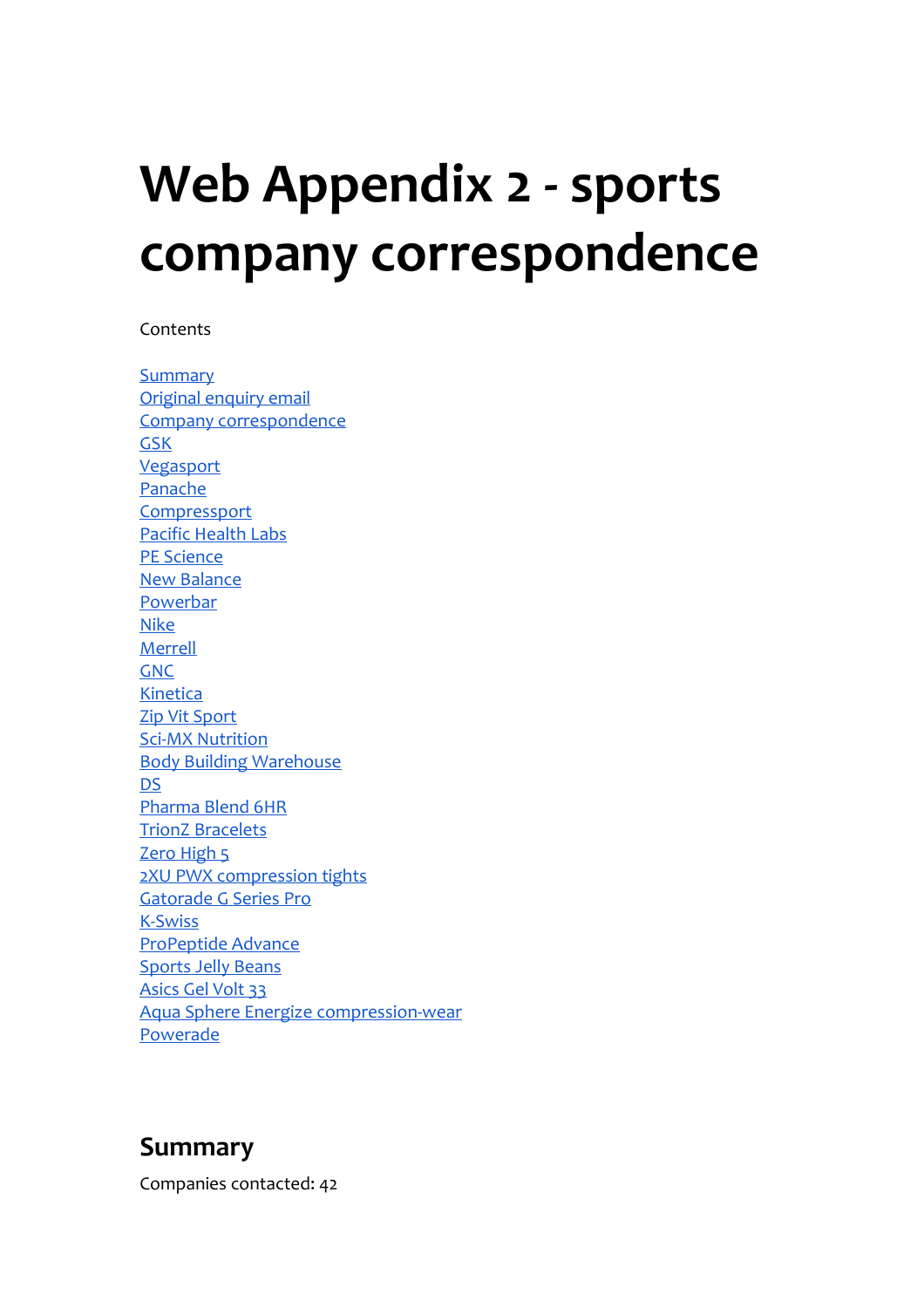<span id="page-1-0"></span>Replied: 27 Number providing references: 9 Number providing references for actual product(s) enquired about: 6

# **Original enquiry email**

#### Dear xxx,

I am writing on behalf of a team of researchers from the BMJ (British Medical Journal) and the Centre of Evidence Based Medicine at Oxford University. In the run up to the 2012 Olympics we are undertaking a piece of research analysing the evidence for sports health products. This will appear in the BMJ. Since we are on a very tight deadline we would appreciate your answers by the end of the week (18th May).

So far, we have used pieces of published research where possible. But we are aware that this might be the complete picture.

On your website you have listed the following references to scientific articles as evidence for

[Product names here]

Because we are trying to evaluate the evidence base across a range of products fairly, we would like to be sure that this represents a complete list of scientific articles that you have used to demonstrate how these products work.

[Found references here]

Do you think you could tell us: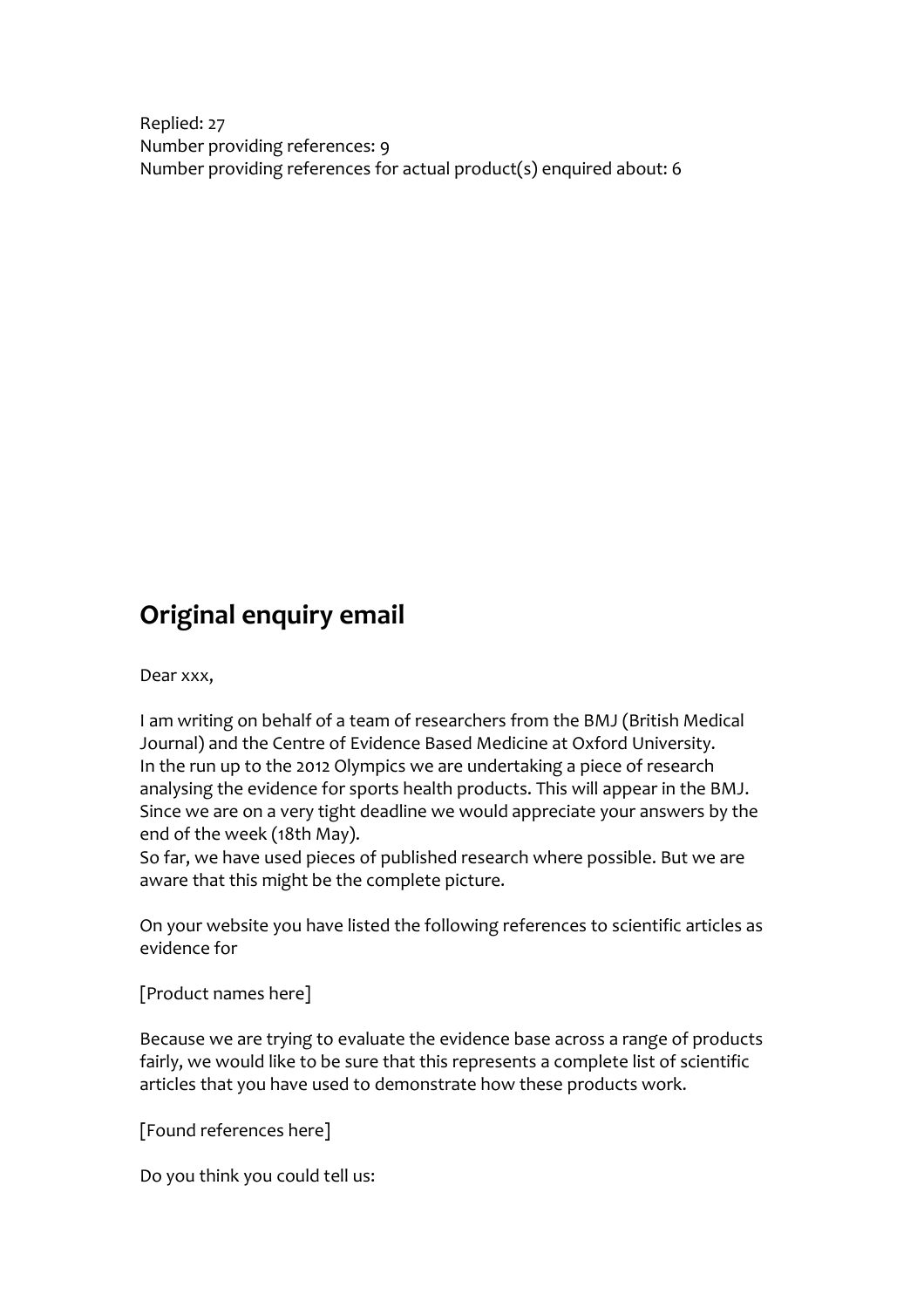If this is a complete list? If not, what other data you have used to support your claims? Is this published or unpublished? If the research is published could you provide us with the relevant references? If your research is unpublished, would you be willing to share it with us so we can

fairly evaluate how your product works?

Please note, we are aiming to capture everything as accurately and fairly as we can. If you are unable to provide us with further information we will also note this in our research.

Don't hesitate to contact us for further information, but we would appreciate a prompt response.

Kind regards

# <span id="page-2-1"></span><span id="page-2-0"></span>**Company correspondence**

## **GSK**

Products Lucozade Sport Lucozade Sport Lite Lucozade Sport Pro Muscle protein bar Lucozade Sport jelly Beans Lucozade Sport Body Fuel Powder Lucoazde Sport Body Fuel Gel MAXITONE SCULPTRESS Maximuscle Cyclone Maximuscle "Focus system": Viper Boost, Viper Boost Bar, Viper Boost Capsules, Viper Boost Gel (4 products) "Energy system": Viper Active, Viper Active Capsules, Viper Active Gel, Viper Active Bars, Viper Active Sachets, Creatamax Capsules, Electro Tabs (7 products) "Recovery system": Protrient, Ache Free, BCAAs, Immune Support, Recovermax, Sports Vitamins (6 products)

MAXIFUEL Viper Active and Recovermax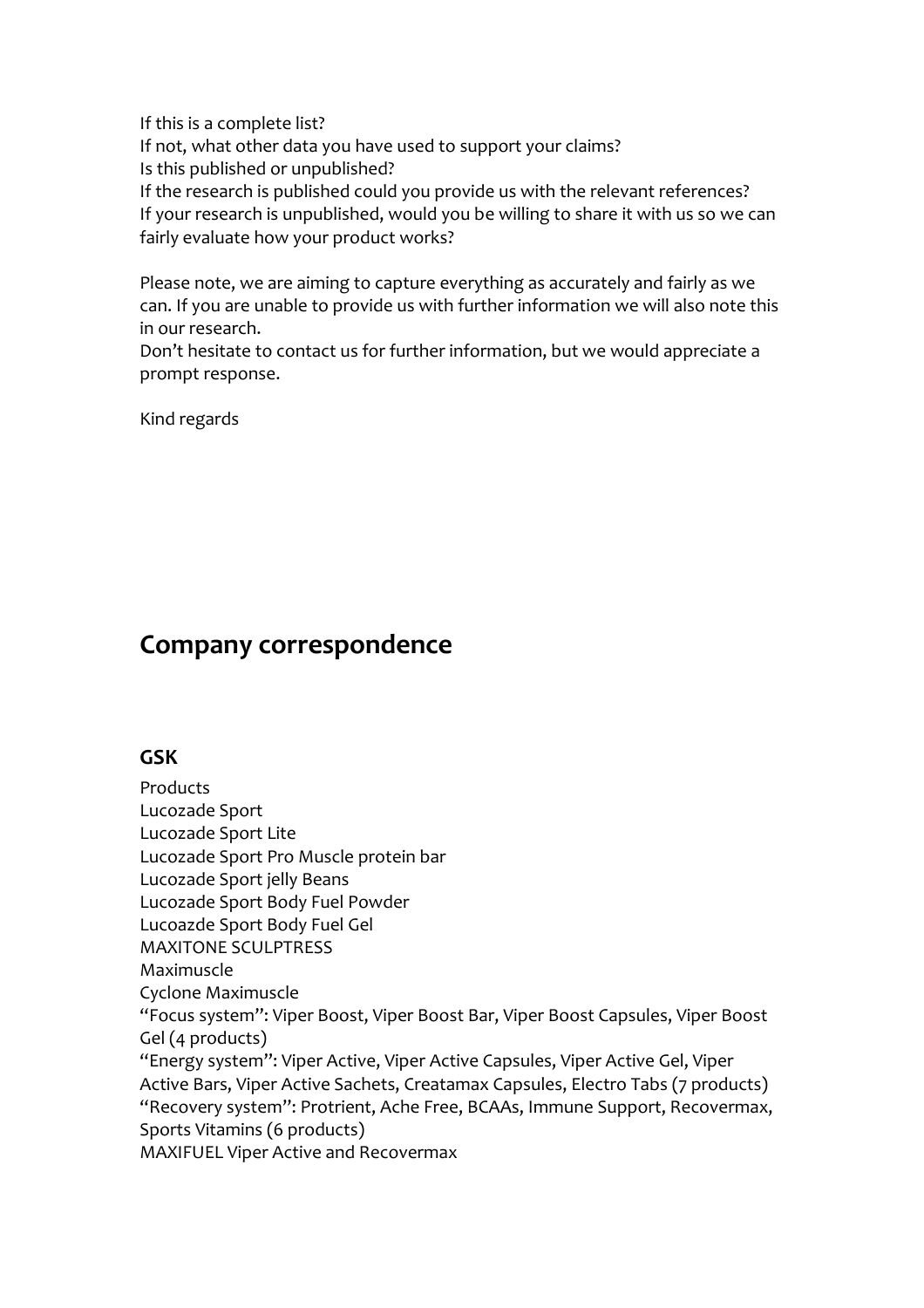#### **Company response**

Further to our conversation please find attached the information that you requested. I hope that the following information helps you with your enquiry.

All the Maxifuel and Lucozade Sport products mentioned in the attached are based on well researched ingredients and the references listed on the website provide an example for the consumer. The main ingredients in this range are carbohydrates, caffeine and protein all of which have approved EFSA health claims and a large amount of research papers to support the benefit for fuelling, focus and recovery. Attached is a more comprehensive list of references that apply to each product in turn based on the ingredients found in the formulation.

#### **BMJ follow up**

Thank you for you help in sending over the references for your products. As you can imagine, asking a library to collate all these papers will take quite some time. I imagine you have PDFs all of these as a dossier already.

Do you think you could send them over? If you don't have them, we would also be grateful if you could send summaries.

We were also wondering what kind of methods you have employed to check the quality of the studies. Do you think you could share that information with us?

And lastly, do you think you could tell us which of these studies actually use your products (rather than just the active ingredient)?

If none of them do, which use the active ingredient in the same doses as contained within your products?

We would be grateful for some guidance on this.

## <span id="page-3-0"></span>**Vegasport**

**Products** Pre-Workout energizer Electrolyte Hydrator Endurance Bar Endurance Gel Performance Protein Protein Bar Recovery Accelerator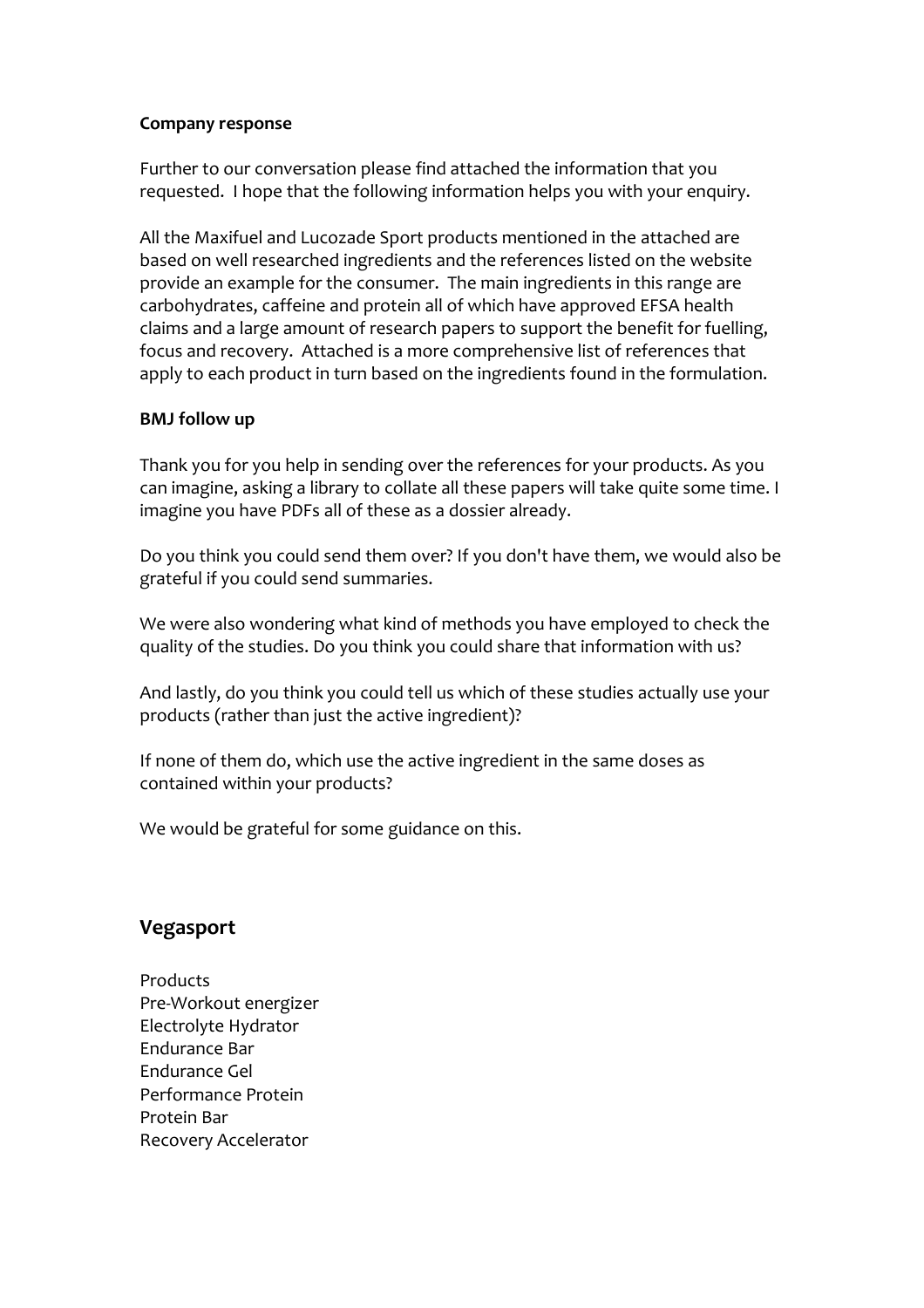#### **Company response**

I'm the Public Relations Manager for Vega and this request has just come to me. I've confirmed with our QA team that it would be possible for us to provide more information to your questions below; however, before we do so, I would like a copy of your research proposal, including the credentials of the researchers involved, name of your supervisor and a formal letter from the BMJ requesting this information with a summary of how it will be presented should it be included in the article. Depending on the nature of how this information will be published, we may require a non-disclosure agreement to be signed.

I appreciate your deadline for information is May 18; however, asking us to submit this information in four days is not feasible unless we can obtain the information above from you. Furthermore, I would like to express now that it would not be fair nor representative to suggest we are unable to provide further information as noted in your final sentence from the email below, if you cannot help meet our needs for information expressed above or extend your deadline: "Please note, we are aiming to capture everything as accurately and fairly as we can. If you are unable to provide us with further information we will also note this in our research. Don't hesitate to contact us for further information, but we would appreciate a prompt response."

The timing and nature of your request is unusual compared to other requests we've had from medical journals which typically come by way of formal letter, and thus we may need more time and information from you to help out.

Vega has great respect for the British Medical Journal and we look forward to assisting you with your research as best we can!

#### **BMJ follow up**

Thanks for agreeing to provide the info.

Please find attached a letter and full research protocol, as requested.

#### **Company response**

Thanks for sending the study information over. Before I go any further, I need approval from senior management. What is your absolute latest for receiving the information if it is approved?

#### **BMJ follow up**

Thanks for the help. The absolute deadline will be end of the day on Thursday (your time).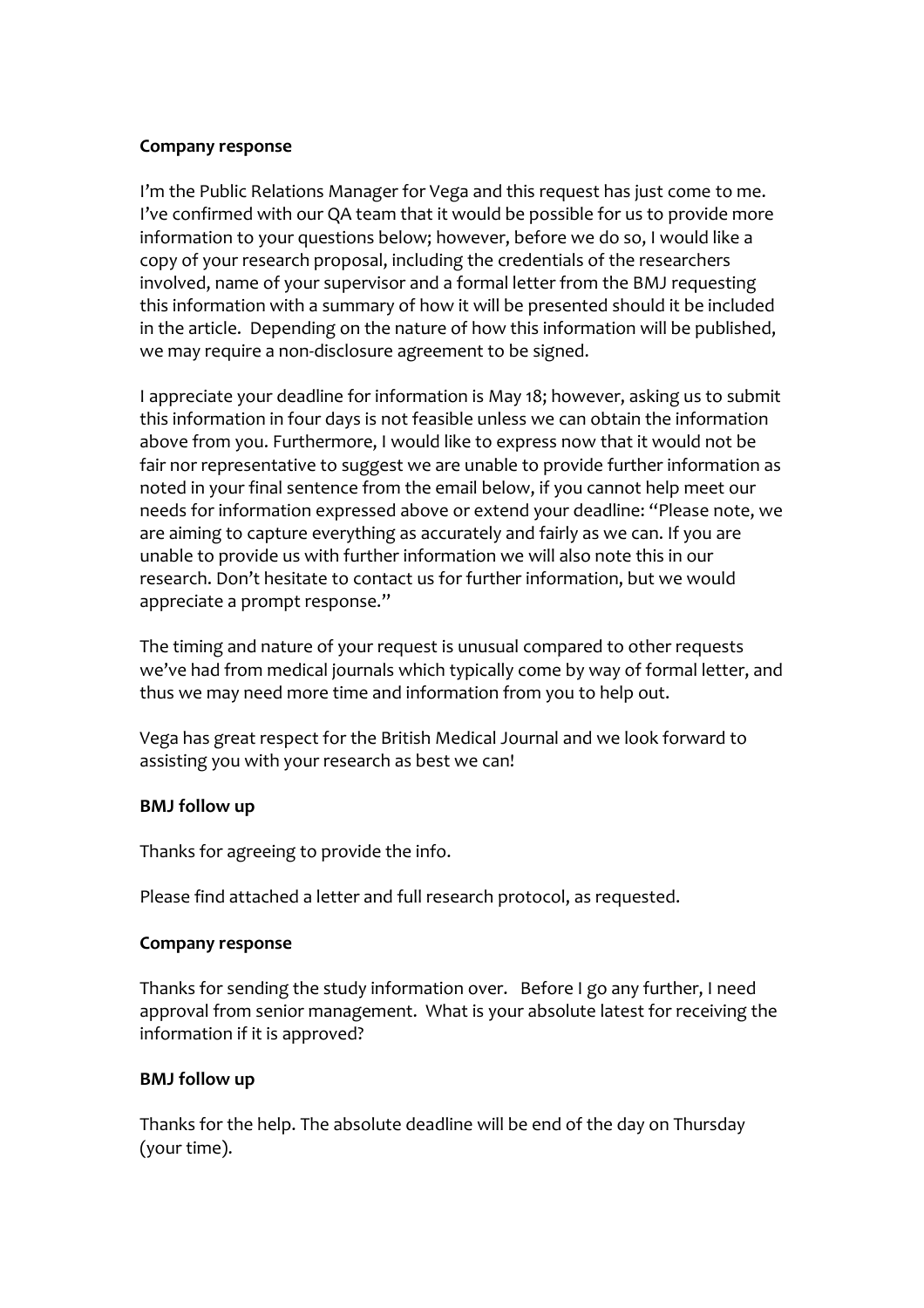## <span id="page-5-0"></span>**Panache**

Panache Sports Bra (represented by Instinct PR)

#### **Company response**

I've just heard back from the client to say that they don't want to share their research data at this stage.

#### **BMJ follow up**

Could you confirm whether the company has research and just does not wish to share it, or whether there is no research?

Also, any reasons why they'd rather not share it would be helpful

#### **Company response**

Panache does have research they're just keen to keep it to themselves at the moment. As a market leader I'm sure you understand that they wish to remain there and not openly give their research out.

BMJ follow up

So, to confirm, the research is not published in any academic literature? Is it peer reviewed?

#### **Company response**

I can confirm that the research that was conducted by Progressive Sports based in Loughborough is not published.

#### **BMJ follow up**

Thanks for the extra info. Just a couple of more Qs to make sure I'm being thorough.

Could you explain a little more the rationale behind not publishing the research?

As you know, publishing research is standard practice in the science world, so are there specific aspects of this product or market sector besides its competitive nature that inform the decision not to publish?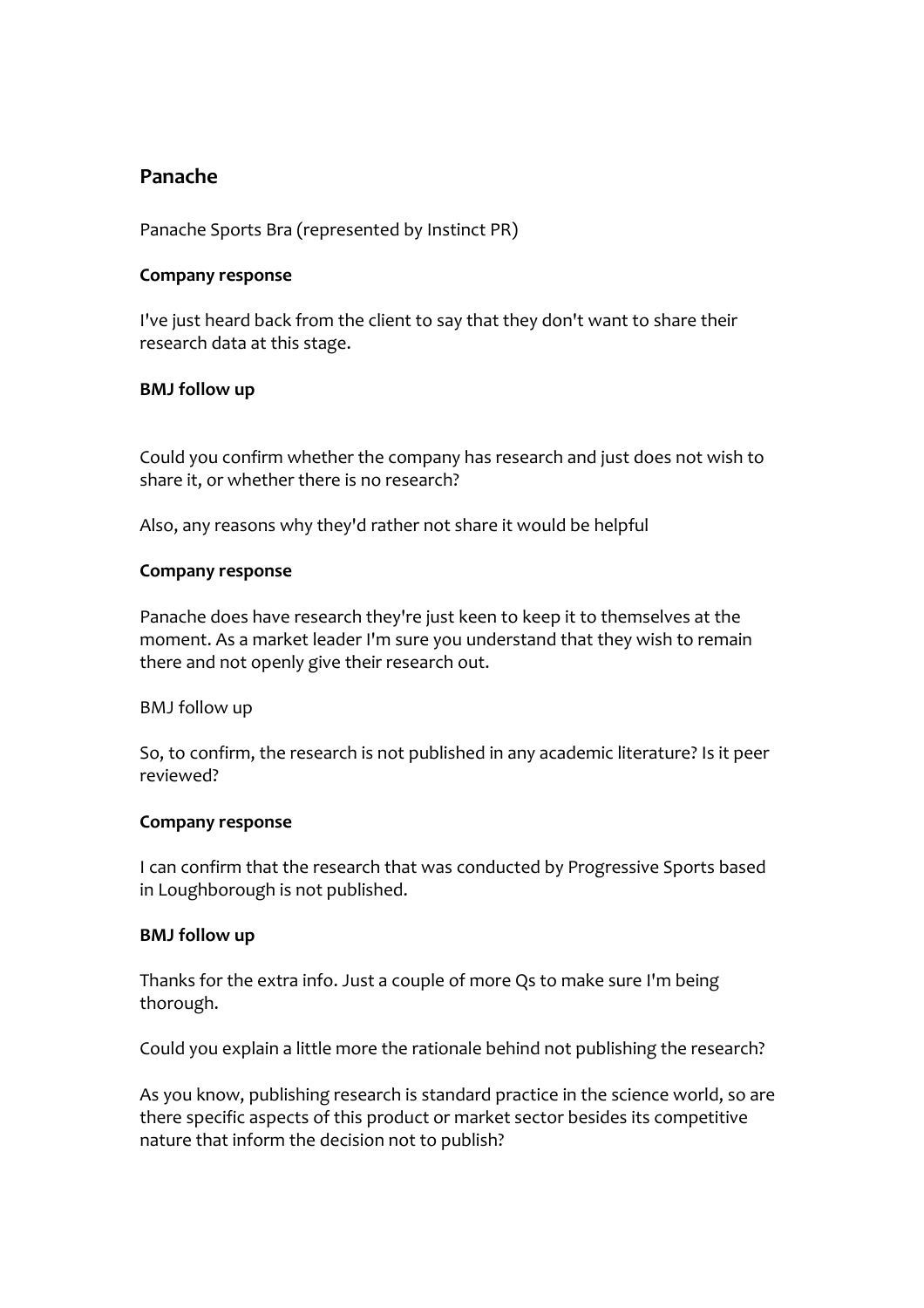Thanks for the continued help.

## <span id="page-6-0"></span>**Compressport**

Product Compressport Full Socks

#### **Company response**

I don't understand why do you link the product Compressport Full Socks to the two studies done with the product Compressport R2 ? Could you please explain to me ?

#### AND

In answer to your request please find attached :

- LEDUC study in French
- LEDUC study in English (Summary)
- -MENETRIER study in English

You could contact the authors if you want.

- Olivier LEDUC

- Arnaud MENETRIER :

Please be aware that these studies have been done with the R2 products.

Let me know if you need more information.

#### **BMJ follow up**

Many thanks. Do you have research for Compressport Full Socks too? Specifically, research behind these claims:

1) ensures venous return and recovery; 2) improve your performance; p3) protect muscles from oscillation and impact shock waves; 4) reduces muscle damage

Do you think you could tell us:

what data and research have you used to support your claims over Compressport Full Socks?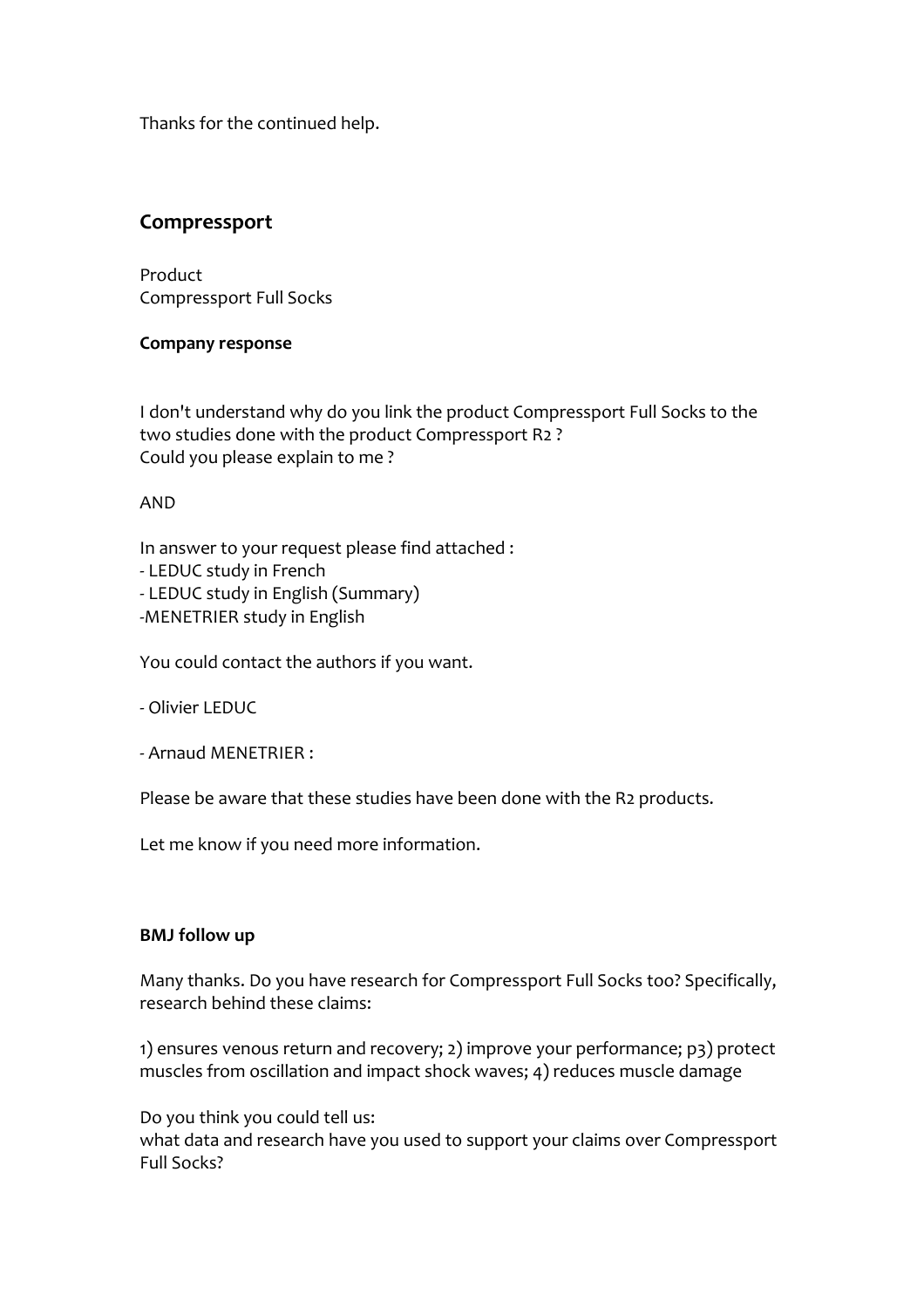Is this published or unpublished?

If the research is published could you provide us with the relevant references? If your research is unpublished, would you be willing to share it with us so we can fairly evaluate how your product works?

## <span id="page-7-0"></span>**Pacific Health Labs**

**Products** Accelerade advanced sports drink & Hydro

#### **Company response**

Please see our website at www.pacifichealthlabs.com.

Click on each product on the right side. On each product page, you will see a tab for Studies.

Hope this helps, please keep me informed and updated on your project.

## <span id="page-7-1"></span>**PE Science**

Product Anabeta

#### **Company response**

This website published an article on the extract today:

http://ergo-log.com/spanish-chamomile-t-booster.html

#### AND

The study sent this morning is a key study that you are missing from the list.

http://www.ncbi.nlm.nih.gov/pubmed/22473789

We are changing our writeup to gauge this new research, which actually tests serum levels of testosterone changes in the animal model. Previous studies did not test serum testosterone levels, they just tested groups taking the extract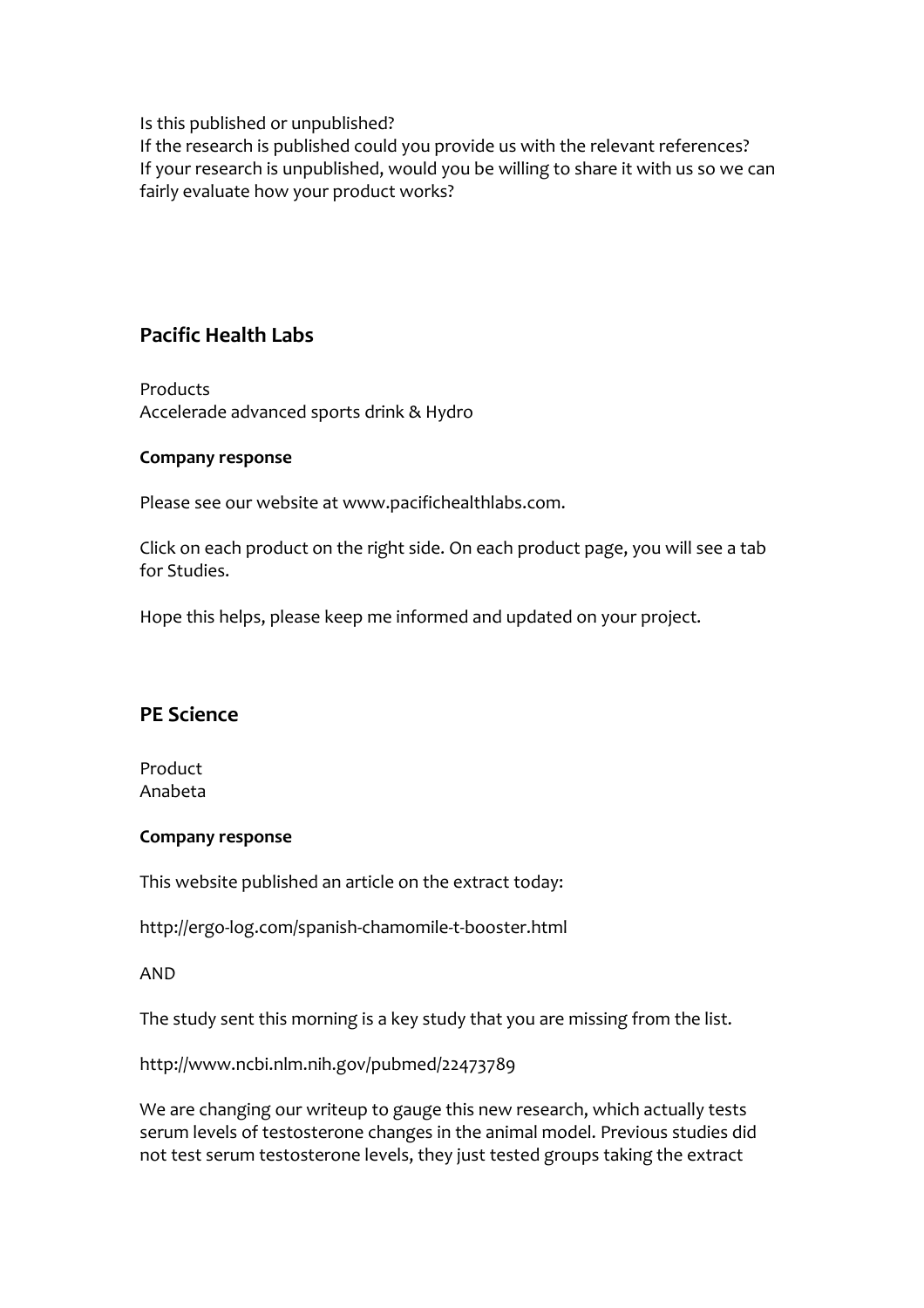compared to animals taking testosterone, and noted the anabolic effects with a testosterone-like effect.

The beauty of a supplement that can be anabolic without lowering, and in this case actually increasing testosterone is it gets rid of the major issue with synthetic anabolics -- HPTA suppression.

The most interesting thing about the research in the original animal studies is that in the extract group that gained an equal amount of weight compared to the testosterone group, the prostate weight gain was insignificant which is very important. Prostate weight gain is a key marker in determining how androgenic something is, whereas bodyweight gains is a key marker of how anabolic a substance can be.

This shows anacyclus may have abilities to gain body weight independent of testosterone increase. One theory is that it may increase muscle glycogen retention (or reduce muscle glycogen depletion), and it has been studied for its hyperglycemic effect in animals:

http://www.idosi.org/ejbs/3%284%2911/4.pdf

http://www.academicjournals.org/jmpr/PDF/pdf2012/30%20Apr/Selles%20et%20al.p df

We have had hundreds of users come back to us saying that when they take 2-3 capsules of AnaBeta with a high carbohydrate meal they will get hypoglycemic feeling that they do not normally get. So it may be possible this is one of its mechanism of action, perhaps through GLUT4, but it is something we will be looking into in the future.

There has been a number of new studies on this ingredient just in the past 9-12 months, and we expect it to continue since we released the ingredient to the supplement market. If you have any questions regarding specific claims or need any specific info feel free to ask.

Also, in closing, here is one study that highlights the safety of the extract in the animal model: http://pharmacologyonline.silae.it/files/newsletter/2011/vol1/015.gautam.pdf

#### <span id="page-8-0"></span>**New Balance**

New Balance trainers (represented by PR company SX-media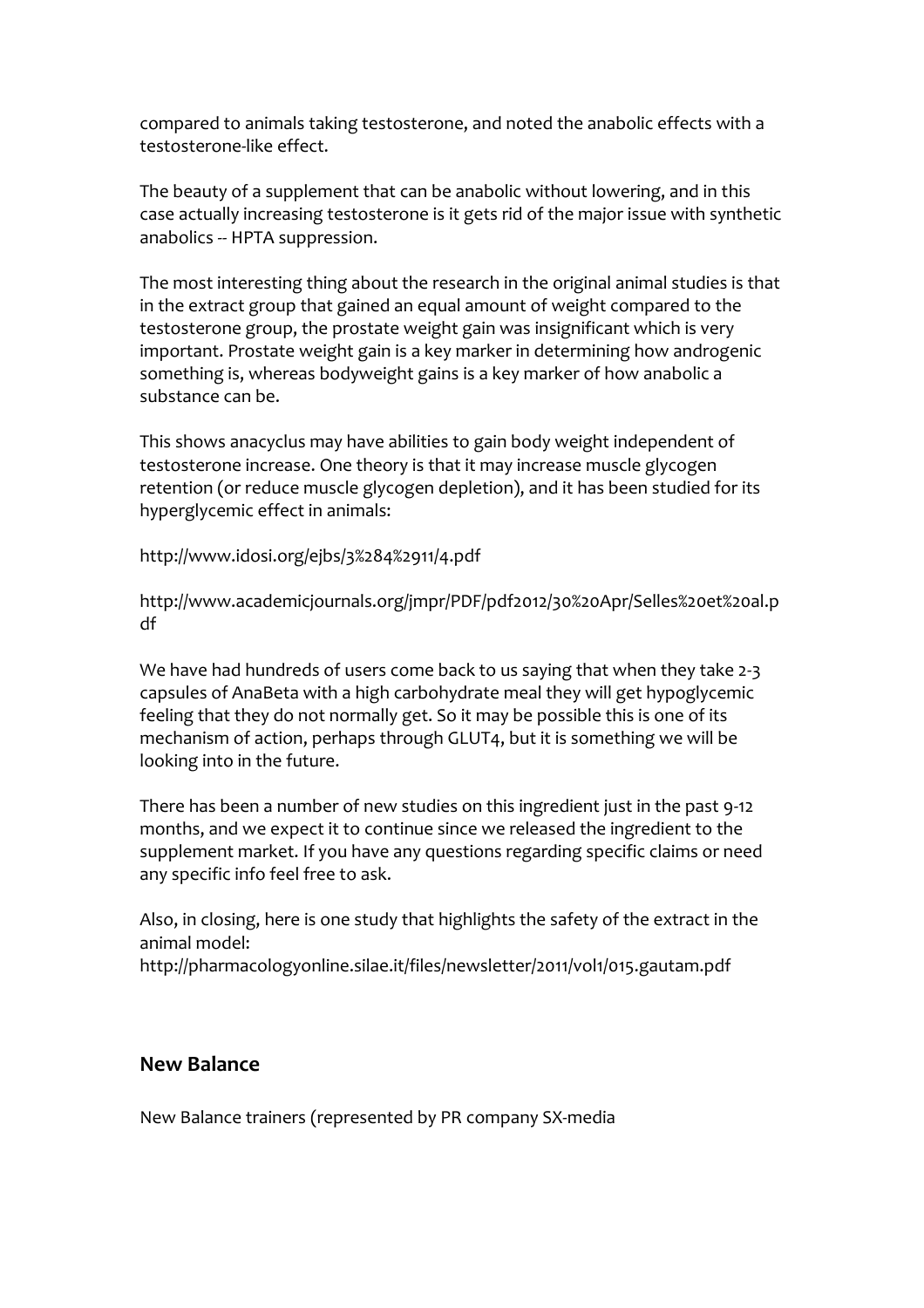Sorry I couldn't answer your query straight away yesterday, when I didn't have the right document to hand. The claim I'm referring to is: "lighter lower to the ground ride without sacrificing cushioning".

With this in mind, please could you send us: what data you have used to support your claims? Is this published or unpublished? If the research is published could you provide us with the relevant references? If your research is unpublished, would you be willing to share it with us so we can fairly evaluate how your product works?

#### **Company response**

Further to our conversation I'm afraid New Balance are unable to provide the data you are looking for on this occasion.

#### **BMJ follow up**

Thanks for letting me know. Could you provide more detail as to why?

Specifically:

Is there any scientific research behind "lighter lower to the ground ride without sacrificing cushioning"?

If so, could you detail why New Balance can't provide it or point me to it online?

#### <span id="page-9-0"></span>**Powerbar**

Powerbar All in One, Whey isolate, Muscle up & Charger

#### **Company response**

Please find attached our literature overview and science background for the PowerBar Products ALL IN ONE, MUSCE UP, WHEY ISOLATE and CHARGER.

a. If not, what other data you have used to support your claims? Our Product claims are EFSA based

b. Is this published or unpublished? For the 4 products we have used published papers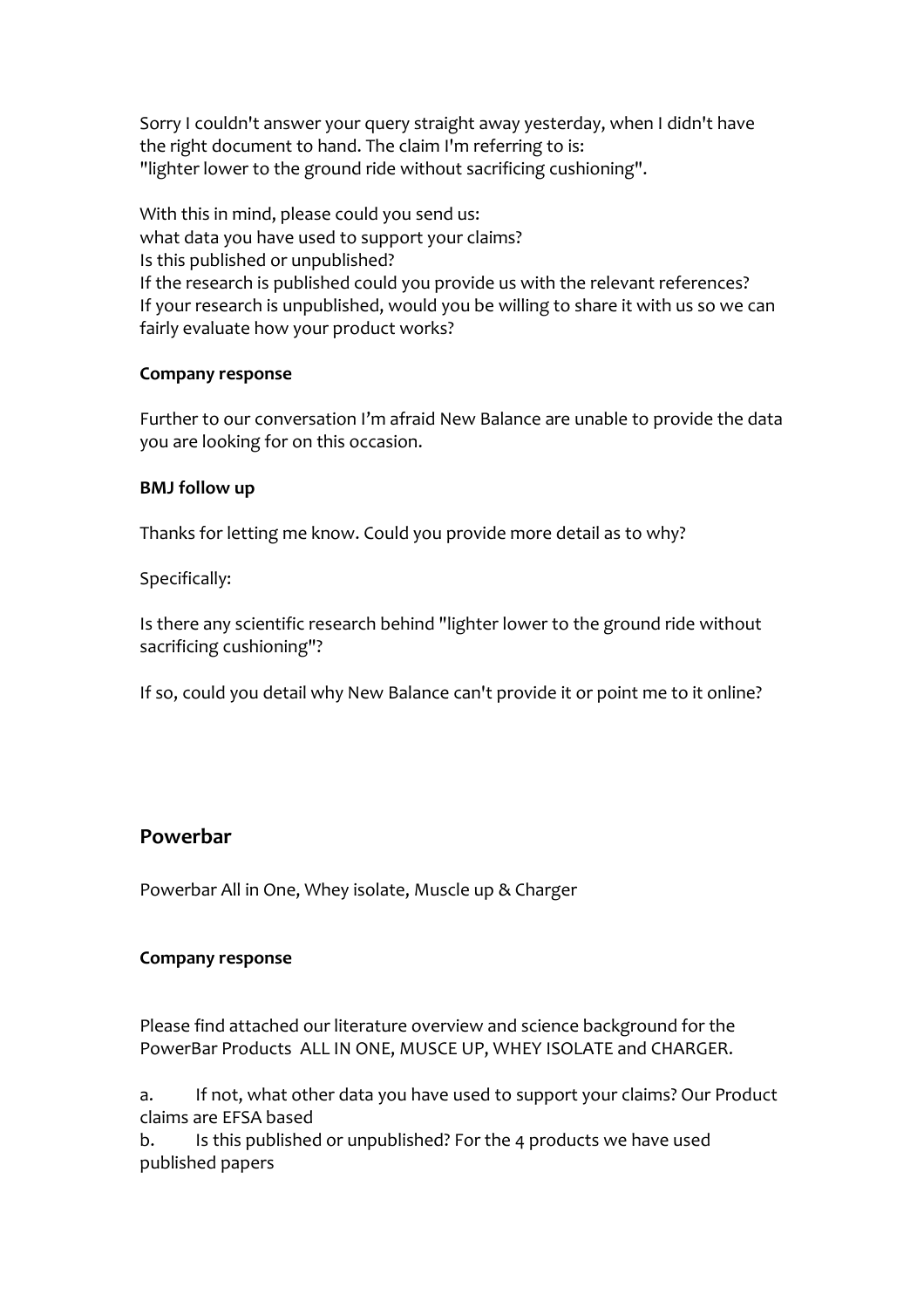c. If the research is published could you provide us with the relevant references? => Please find attached the lit overview<br>d. If your research is unpublished, would you be

If your research is unpublished, would you be willing to share it with us so we can fairly evaluate how your product works? Unfortunately we are not allowed to share unpublished data's

If you need any further product or science information please do not hesitate to contact me- I will be happy to support you!

## <span id="page-10-0"></span>**Nike**

Products Nike LunarEclipse Nike LunarEclipse Shield

#### **Company response**

Please can you let me know where you've seen the claims made that you referenced in yesterday's note-namely: the ride's perfect adapts to every stride

AND

Apologies to chase you on this but it would be great to know where you saw these claims made as I can't see them in our PR materials.

## **BMJ follow up**

Apologies for the delay - I'm waiting on colleagues and will get back to you on this. We can obviously give you a little more time, into next week. I hope to get back to you today.

AND

The ad text is available here, page 2:

http://issuu.com/larryeder1958/docs/ao-fall-winter-2011

The bottom right hand corner states:

Even the most innovative technology won't help much if your shoe doesn't fit. So for the ike LunarEclipse+, we combined the soft, smooth lunarlon cushioning runners lover with the pitch-perfect stability of dynamic support. Then wrapped it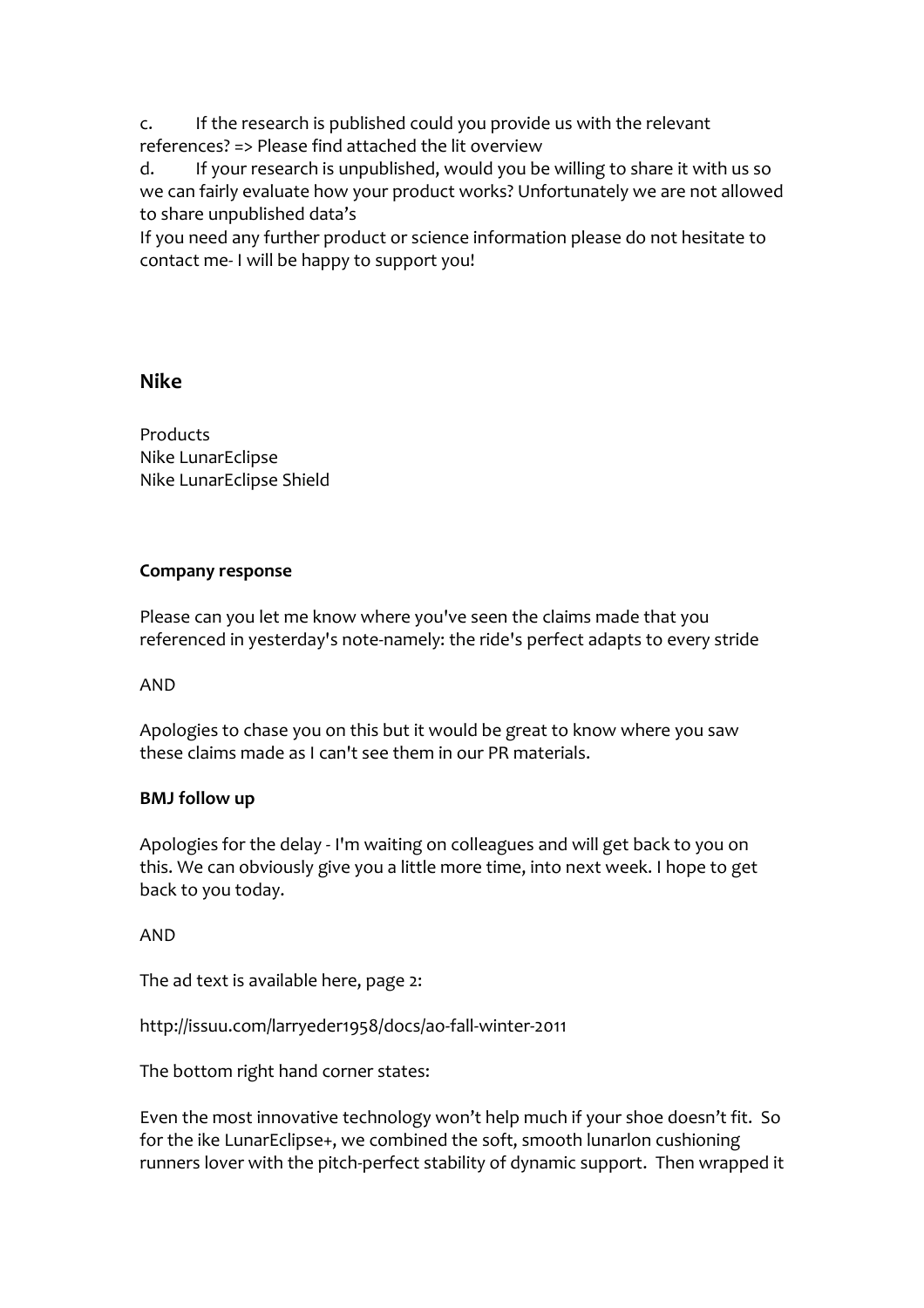all up with the new dynamic fit system, which tailors the shoe perfectly to your foot and adapts to every stride. So the fit's personal, and the ride's perfect."

#### **Company response**

"The ride's perfect"

In this context, "the ride's perfect" refers to the sensation runners feel in the smooth Lunarlon cushioning and the stability provided by the dynamic fit system.

#### "Adapts to every stride"

The use of "adapts to every ride" is a reference to the dynamic fit system, which is a Nike innovation. Featuring soft material that wraps the midfoot and arch from under the foot and connects to the laces, the fit system reduces the space between foot and shoe. It moves with the foot as you run, thereby providing a personal fit. This is in contrast with conventional shoe constructions that pull from the outside edge of the shoe's sole unit.

Attached is a video showing how the dynamic fit system moves with the motion of the foot. Watch the silver line drawn on the shoe in the video. It is marked on the fit system while the shoe is at rest. The exterior mesh panel has been cut away to expose the fit system. When the runner runs, that silver line pulls away from the sole unit bite line & shows how the fit system moves with the foot through the foot strike.

<https://www.wetransfer.com/dl/0Z9zgM4J/1a7cf06fd42d161ea1f8fe7a883bee281 62db3af3ce779937edf82a488560656082ed9fb3892587>

<https://www.wetransfer.com/dl/JTt5BM67/1ebe7e43a1d851acd721856f69c55e02 7ea4f2ba5005d1f060410021e879439fc6a2629738924fa>

#### **BMJ follow up**

Any idea how come these wordings weren't in your PR materials?

#### **Company response**

Further to your recent enquiry, we believe that the explanation we have already provided sufficiently substantiates the claims you have questioned. I've copied our original response below.

The ride's perfect"

In this context, "the ride's perfect" refers to the sensation runners feel in the smooth Lunarlon cushioning and the stability provided by the dynamic fit system.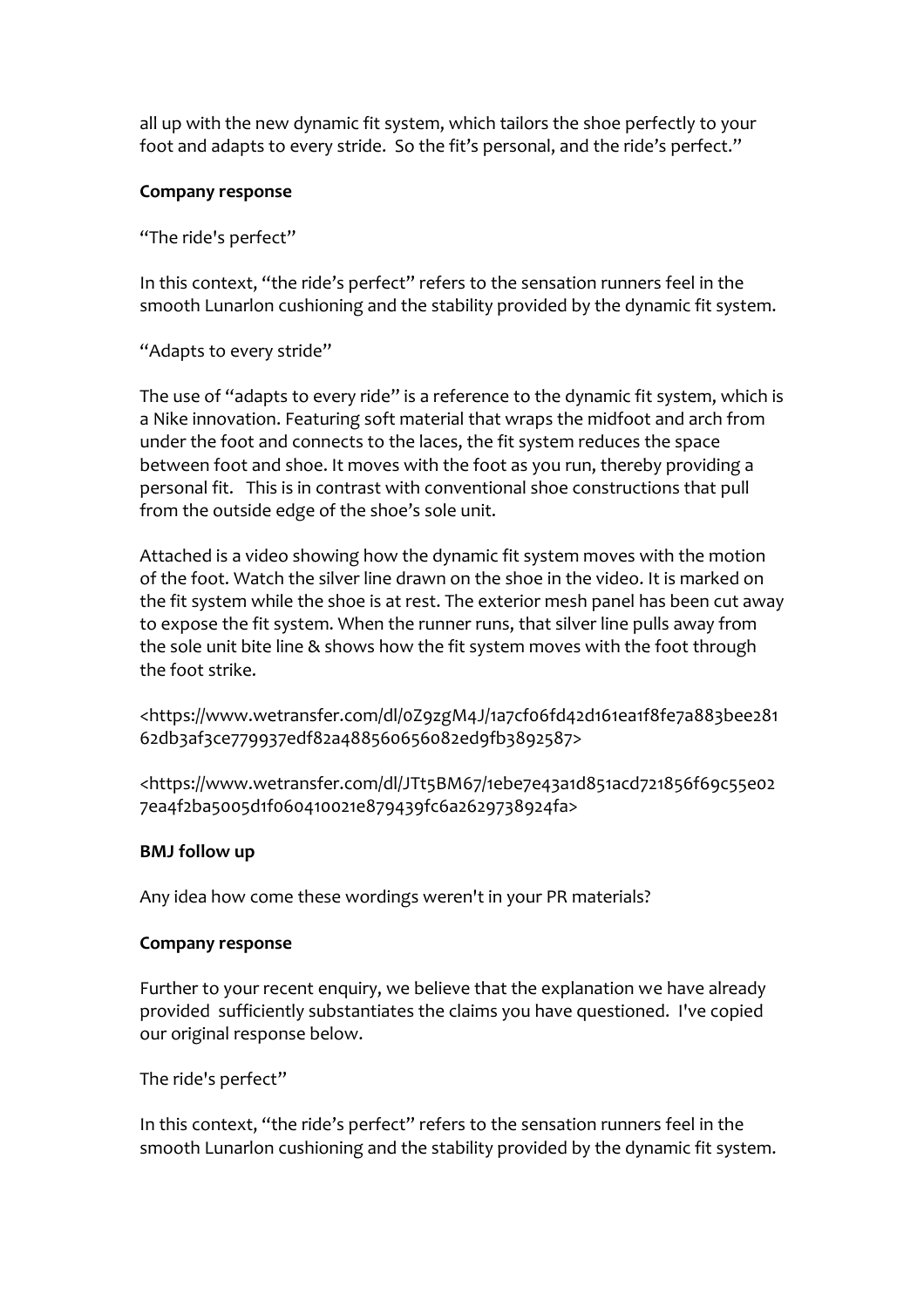"Adapts to every stride"

The use of "adapts to every ride" is a reference to the dynamic fit system, which is a Nike innovation. Featuring soft material that wraps the midfoot and arch from under the foot and connects to the laces, the fit system reduces the space between foot and shoe. It moves with the foot as you run, thereby providing a personal fit. This is in contrast with conventional shoe constructions that pull from the outside edge of the shoe's sole unit.

Attached is a video showing how the dynamic fit system moves with the motion of the foot. Watch the silver line drawn on the shoe in the video. It is marked on the fit system while the shoe is at rest. The exterior mesh panel has been cut away to expose the fit system. When the runner runs, that silver line pulls away from the sole unit bite line & shows how the fit system moves with the foot through the foot strike.

<https://www.wetransfer.com/dl/0Z9zgM4J/1a7cf06fd42d161ea1f8fe7a883bee281 62db3af3ce779937edf82a488560656082ed9fb3892587>

<https://www.wetransfer.com/dl/JTt5BM67/1ebe7e43a1d851acd721856f69c55e02 7ea4f2ba5005d1f060410021e879439fc6a2629738924fa>

#### **BMJ follow up**

Thanks for getting back to me. I just want to confirm something. There's no scientific research, published or unpublished, on which the claims and explanations draw?

## <span id="page-12-0"></span>**Merrell**

Products Merrell Barefoot: "Run", "Train", "Water", "Life", "Kids"

Correspondence

**BMJ email**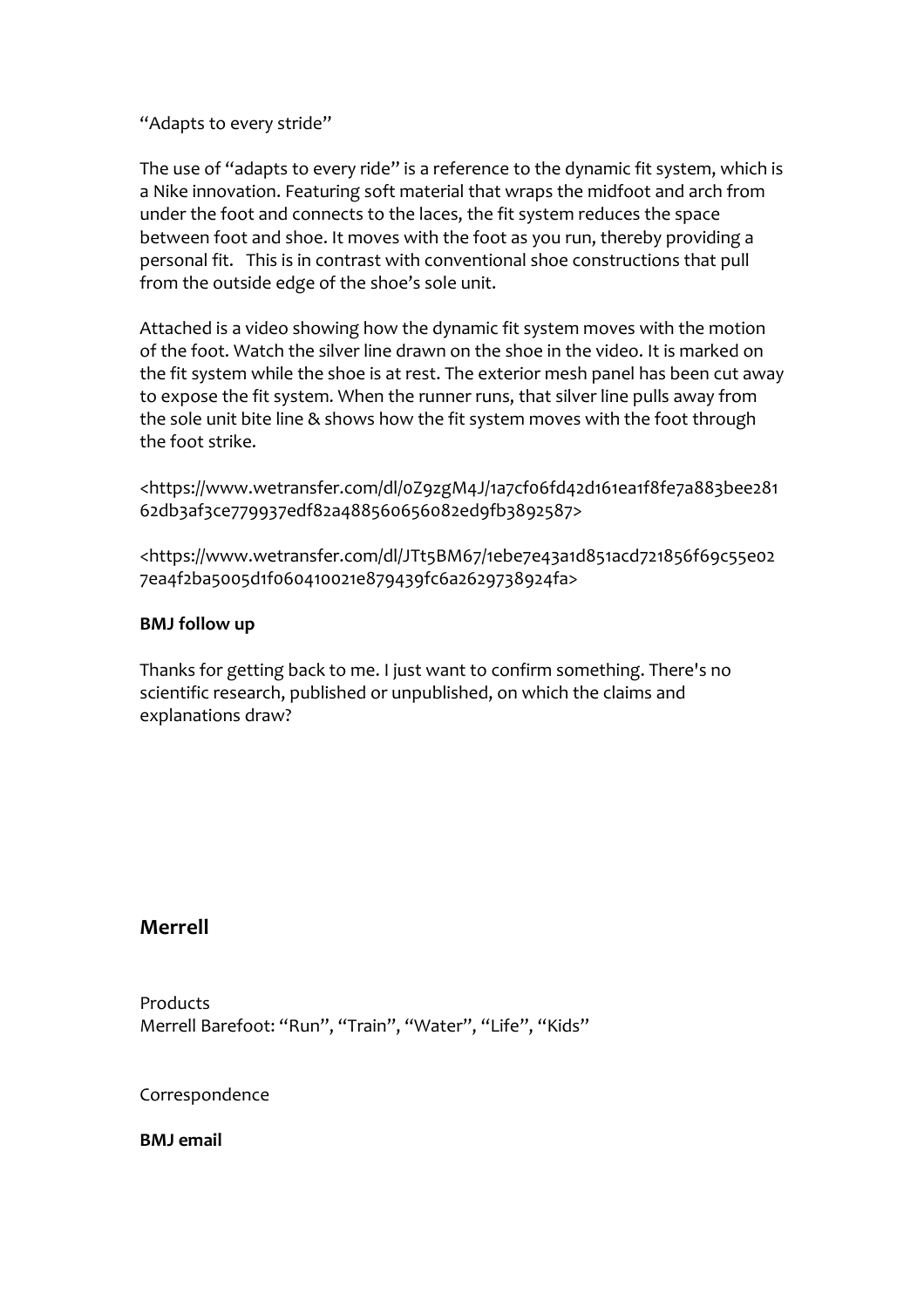Specifically, the claims we're looking at research for are:

1) Helps you find the natural way you were born to run; 2) forefoot plate and Vibrant sole provides traction and protection for a smoother ride.

The relevant products are listed in the original email below.

#### **Company response**

Having checked with the States I can confirm that our claims were taken from the work of Daniel Lieberman at the Harvard Skeletal Biology Lab and his study into Biomechanics of Foot Strikes

& Applications to Running Barefoot or in Minimal Footwear.

Please see http://www.barefootrunning.fas.harvard.edu/index.html

I am happy to assist further if you need any more information from me and so please do not hesitate to ask

#### **BMJ follow up**

Has there been any research done on the actual trainers? If so, could you send me the relevant journal papers or point me in the right direction online?

#### **Company response**

We do not have any proprietary research on the trainers which we can supply. I have attached some more of the Lieberman work if of use. I have asked the PD team in the US if there is any publicly available research on Barefoot trainers generally but I have to say I am not aware of any.

#### AND

I have spoken with the USA and they do not know of any published research on Barefoot trainers.

## <span id="page-13-0"></span>**GNC (PR Market com)**

Products

"GNC Ultra Mega Women's Vitapaks: GNC Women's Ultra Mega Active; GNC Women's Ultra Mega 50 Plus; GNC Women's Ultra Mega Menopause; GNC Ultra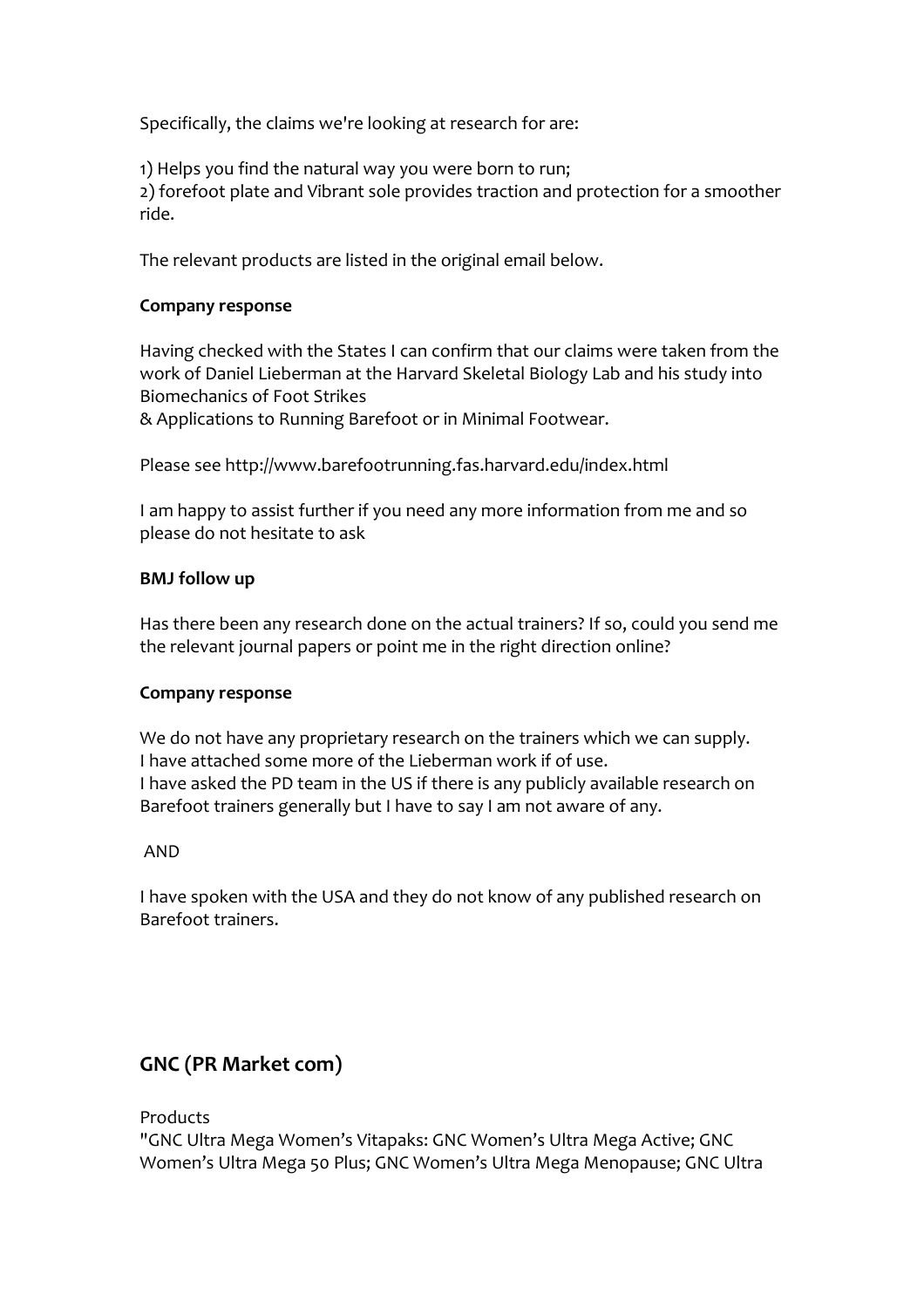Mega Green Women's Vitapak; GNC Women's Ultra Mega Joint; GNC Women's Ultra Mega Wellness Vitapak; GNC Women's Ultra Mega Energy; GNC Women's Ultra Mega Heart; GNC Ultra Mega Green Vegetarian Vitapak (9 products) "

#### **BMJ follow up**

Further to our phone call, I haven't yet received any articles or a response regarding my request. The initial deadline has far passed. Would you be able to get this to me by the end of today?

#### <span id="page-14-0"></span>**Kinetica**

Product Kinetica Protein shake Supplement

#### **BMJ follow up**

Specifically, we're looking for the research that supports these claims:

- 1) support and sustain lean muscle, before during or after workout
- 2) giving your body everything it needs to succeed

We've found the 7 references included below in my first email, so we'd be looking for all other data and research beyond these 7 papers, as per the questions in the original email below.

Hopefully this narrows down the scope somewhat. Could you say realistically whether you'd be able to get things to me - if not today, in the first half of next week?

## <span id="page-14-1"></span>**Zip Vit Sport**

Product ZV7 Energy gels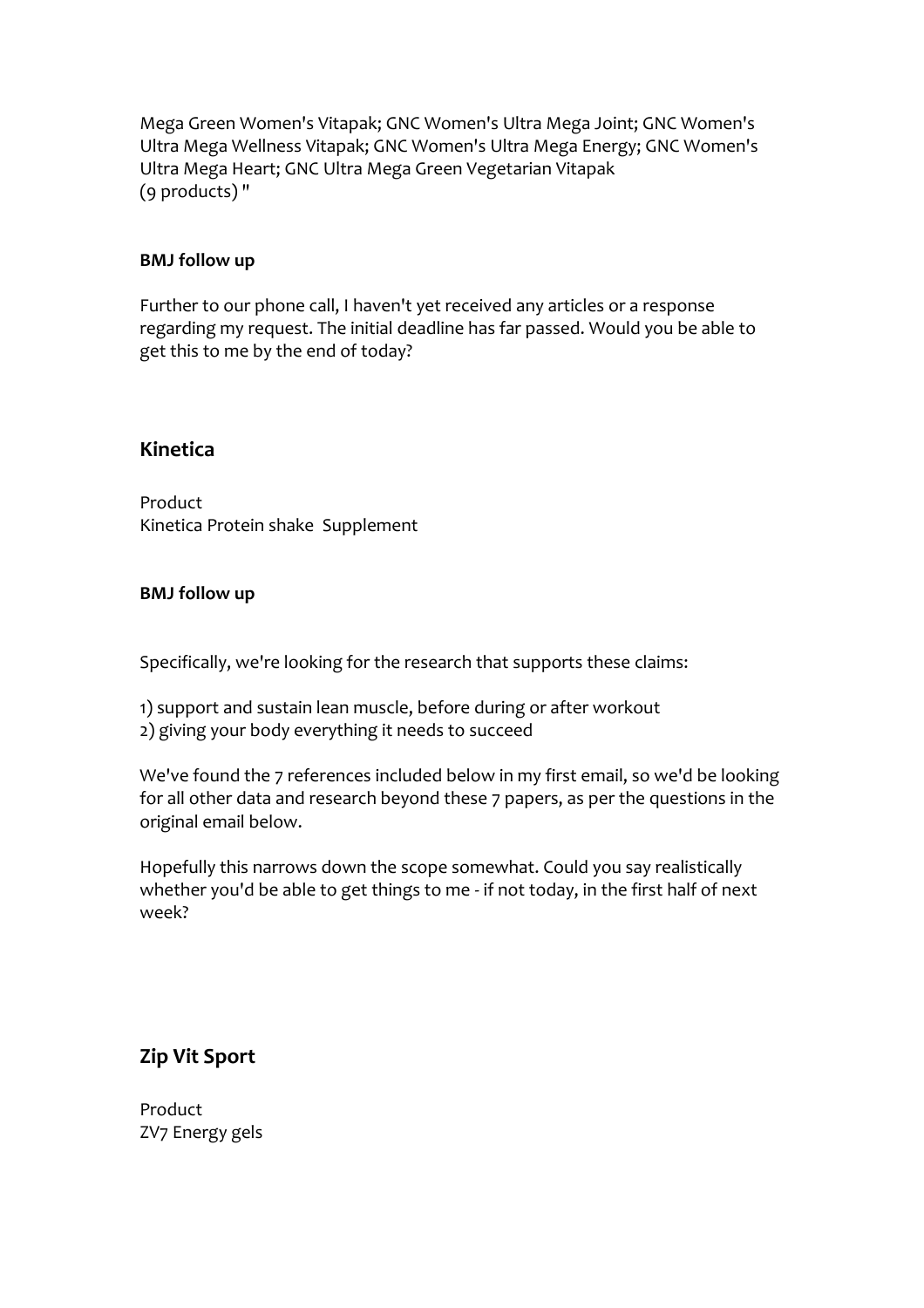#### **BMJ follow up**

Could you give me an idea of when I could expect to hear more from you? By midweek this week is best.

## <span id="page-15-0"></span>**Sci-MX Nutrition**

Product Sci-Max (Omni MX hardcore)

#### **Company response**

I have passed this on internally. If we are able to assist someone will be in touch. I shall chase up again.

## <span id="page-15-1"></span>**Body Building Warehouse**

Product Warrior Blaze Supplement

#### **Company response**

What will the research be used for and how will the industry benefit?

There's a lot of research out there which shows how effective use of sports supplementation can help individuals get into better shape safely, than with training and diet alone, however I've got to admit I've never thought the mainstream medical community a friend to our industry. In most cases the attitude seems to be "if it works, make it a medicine and restrict its sale"......which is exactly what has happened to Yohimbe (safe, effective, and now classed as a medicine), Milk Thistle (safe, effective, and now classed as a medicine), DHEA and more....

Why are you interested in that specific product and what other products are you looking at? Who is the research for and what will it be used for? Who is paying for the research?

#### **BMJ follow up**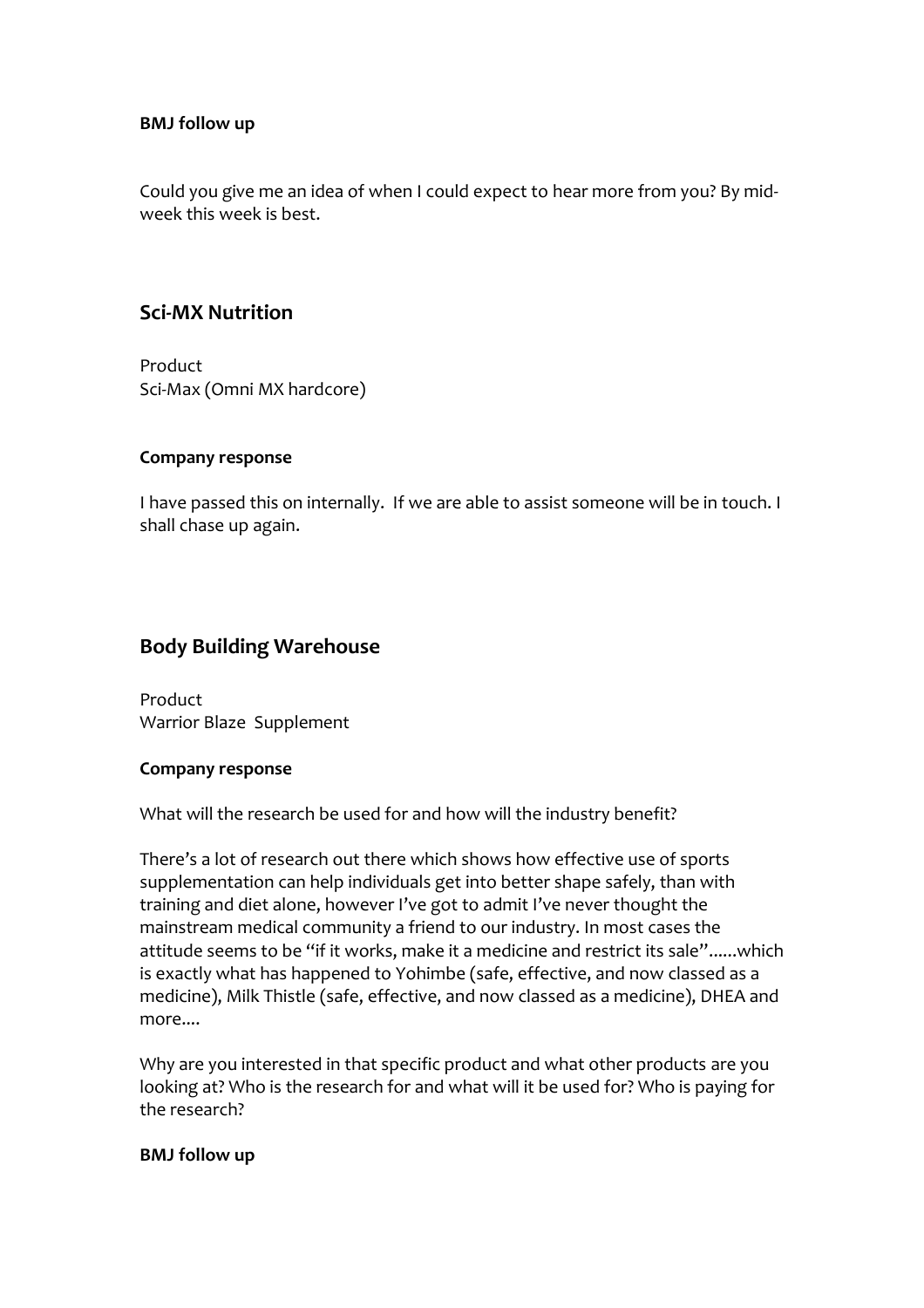We're looking at a range of sports-related products from many companies. As mentioned in my original email, the research is for the BMJ and will be published in the same. Our work is in conjunction with the Centre of Evidence Based Medicine at Oxford University. The BMJ and the Centre are funding the research.

How will the research benefit the industry? That's hard to say until we've done the research and collected lots of references for lots of products. I wouldn't want to make conclusions about anything until we've done the research.

Can you send me the research you mention, or specific research on Warrior Blaze Supplement?

#### **Company response**

What will the research be used for? How were the products selected? Can you give me a couple examples of other products you're reviewing? I'm aware that legislation is quite relaxed in the US and much less so in, perhaps, Norway. Obviously I'm in favour of freedom of choice and consumers having the right to do what they want with their own bodies, so I'm concerned any help I provide being misused to oppress this.

In terms of research, I can provide this as that product is a collection of very simple ingredients – anyone with access to the internet could do the same, and I'm happy to help if I can get a better idea of your goals.

#### **BMJ follow up**

My research is for an article in the BMJ looking at the evidence for a number of sports health products. I can't say anything more than that because we don't know what the research will raise.

I don't think that any research you provide could be seen to oppress a consumer's freedom of choice. The point of research is to do the opposite, no?

As mentioned previously, this is the relevant research we've found so far, and we're hoping you can help by pointing us to further research about, or of relevance to, the Warrior Blaze Supplement.

1. Westerterp-Plantenga MS. Green tea catechins, caffeine and body-weight regulation. Physiol Behav. 2010 Apr 26;100(1):42-6. Epub 2010 Feb13. http://www.ncbi.nlm.nih.gov/pubmed/20156466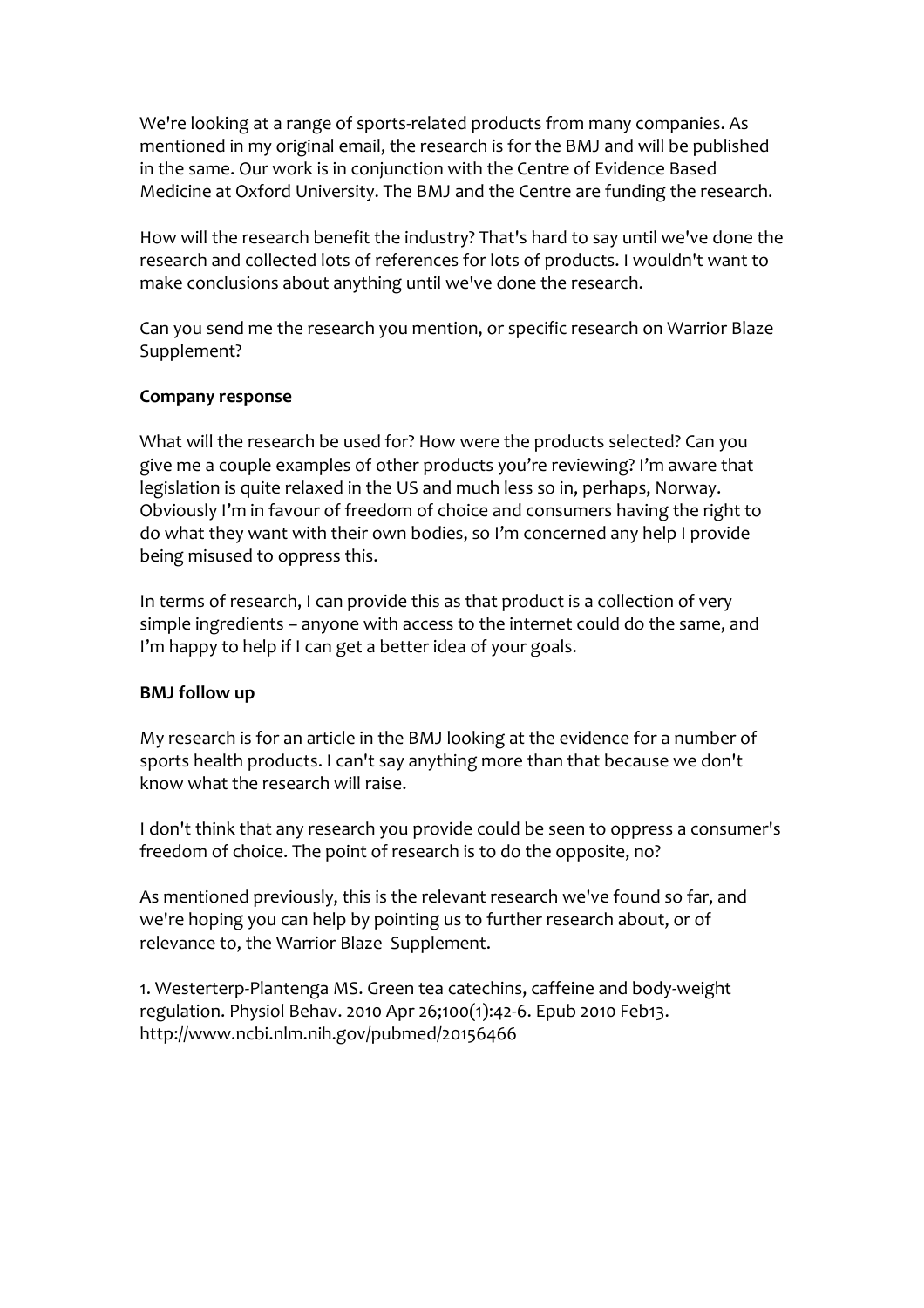## <span id="page-17-0"></span>**DS**

Products Triazole Triazole/Activate Extreme CRAZE

#### **Company response**

The references for our products are all clearly listed at the bottom of the FAQ pages.

The blood work charts shown for Triazole and Activate Xtreme were compiled inhouse, using data provided by testers - many of whom are people not involved with the company.

We are currently in the process of working out a schedule for the next 12-18 months for double-blind placebo controlled studies for our products with an outside research group. We have a completed (but unpublished) pilot-study on Triazole for safety and efficacy, and studies on Craze for both acute and long-term use are about to get underway. We are looking to get similar studies started for both Activate Xtreme and Lean Xtreme in the near future.

#### AND

Thanks for getting in touch with us. Very glad to see you are looking to be as accurate as possible, as Anabeta is not a product we produce! Additionally, we do not use the core ingredient for that product - anacyclus - in any of our products. Anabeta, and all of the references you cut and pasted into your email, is from a company called PES. We have no affiliation to this company, but I have ran a quick google search and found that you can contact them at this URL: http://pescience.com/contacts/

#### **BMJ follow up**

Thanks for getting back to me - our dialogue shows exactly why research is important. I'll contact PES with regard to Anabeta.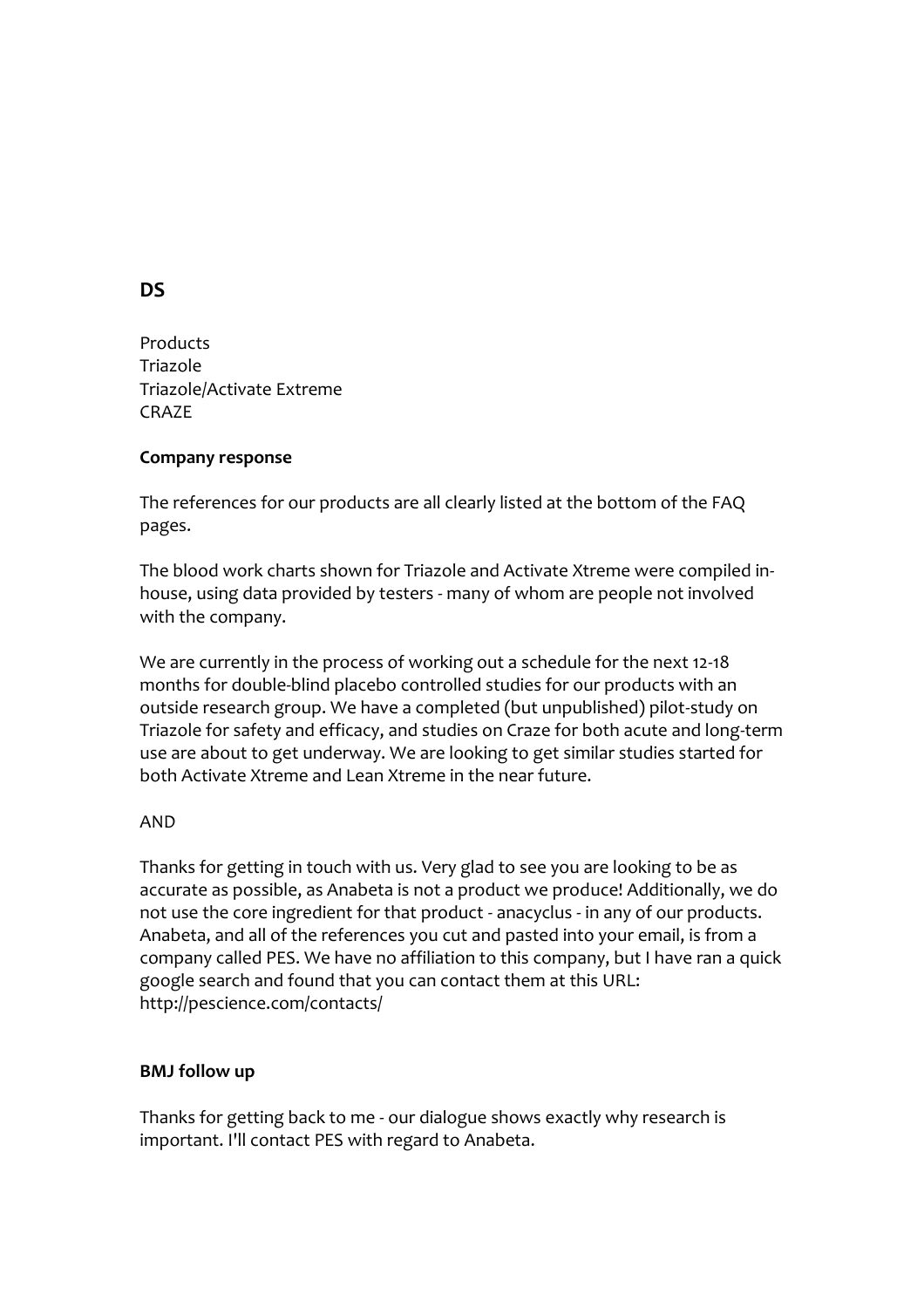Meanwhile, could you help with the rest of my enquiry, regarding your products? Specifically, Triazole, Triazole/Activate Extreme and CRAZE.

What other data you have used to support your claims about these products? Is this published or unpublished?

If the research is published could you provide us with the relevant references? If your research is unpublished, would you be willing to share it with us so we can fairly evaluate how your product works?

## <span id="page-18-0"></span>**Pharma Blend 6HR**

PhD Nutrition Ltd

#### **Company response**

Thanks for the enquiry, above is the Pharma Blend 6HR product as shown on the PhD website.

Can you show/guide me where the links to the reference articles are?

#### **BMJ follow up**

I have attached a copy of our research so far, which includes some screenshots and details of the references and where they appear.

I hope that clarifies where the information has come from.

#### **Company response**

Thanks for the clarification below.

At this moment in time, the website will be (as the majority of the industry is) changing quite dramatically.

Whilst sports nutrition has relied upon ingredient led research to lead product claims and labelling, it no longer can do after September 2012, when the health food claims come into action.

This means, that at this point, there are only around 200 claims that can be used to support inclusive ingredients (such as vitamins and minerals, protein etc) and any further claims- be it labelling or advertisement (web and offline) must fall within this criteria. Any product related claims outside the approve claims must then be supported with bespoke and specific product research analysis, which we are currently looking to choose a partner to work with on. Our R&D consultant is currently speaking with a number of universities for this purpose.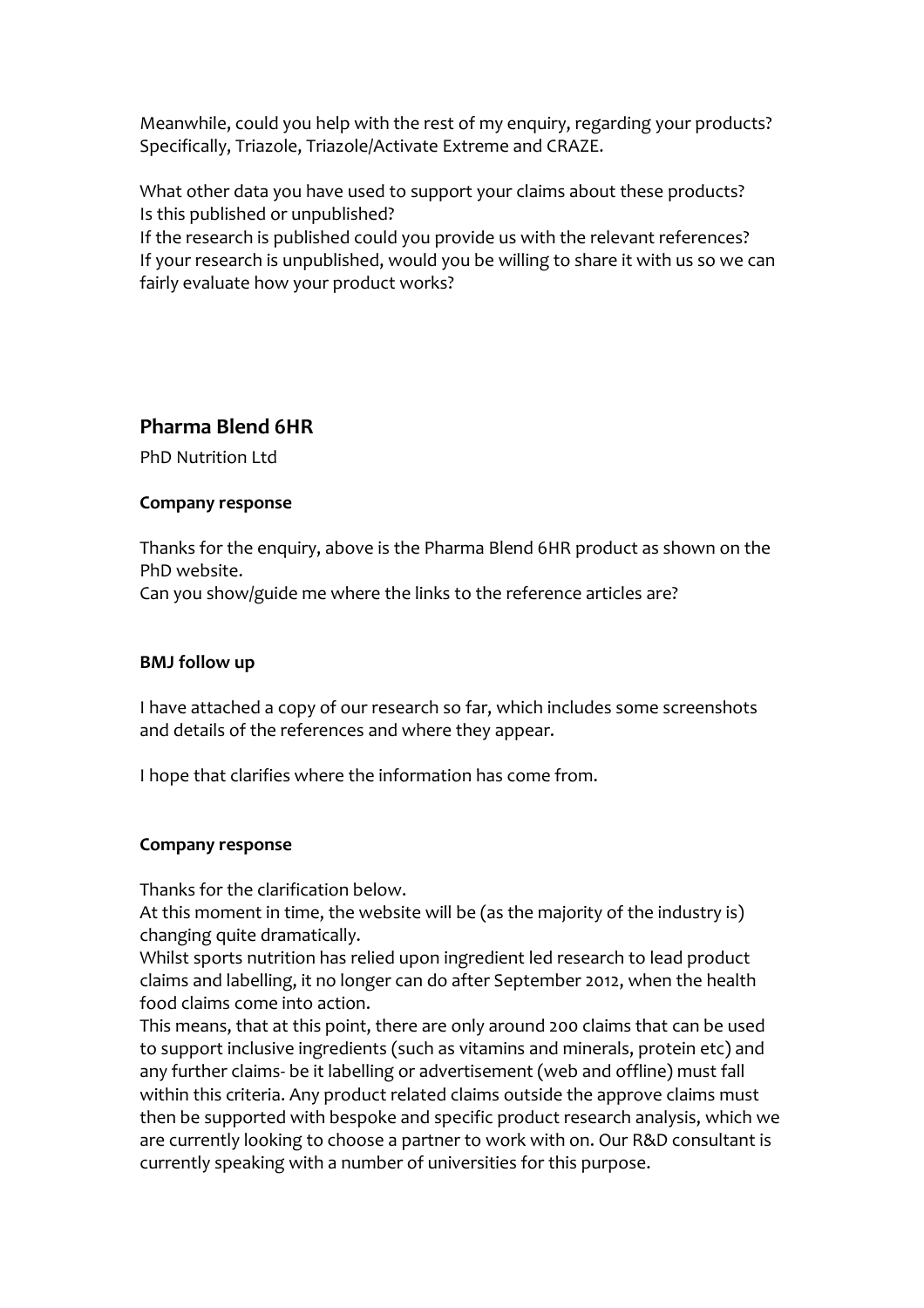So, in relation to having specific product research on the product in question, we don't have any.

#### **BMJ follow up**

Thanks for your help on this. I appreciate things are changing. Do you think you could help me by telling me a bit more about the changes?

You said that: "the website will be (as the majority of the industry is) changing quite dramatically and there are only around 200 claims that can be used to support inclusive ingredients (such as vitamins and minerals, protein etc) and any further claims- be it labelling or advertisement (web and offline) must fall within this criteria."

What does this mean for you as a company? Will you have to change your website and your adverts?

"Any product related claims outside the approved claims must then be supported with bespoke and specific product research analysis, which we are currently looking to choose a partner to work with on. Our R&D consultant is currently speaking with a number of universities for this purpose."

I'd love to hear more about this. Does this mean you'll have to test your product specifically or just find research to support what's in it? What are you hoping to do in future?

Where you say: "in relation to having specific product research on the product in question, we don't have any."

Have there not been any product specific tests to date?

<span id="page-19-0"></span>**TrionZ Bracelets**

**Company response**

**BMJ follow up**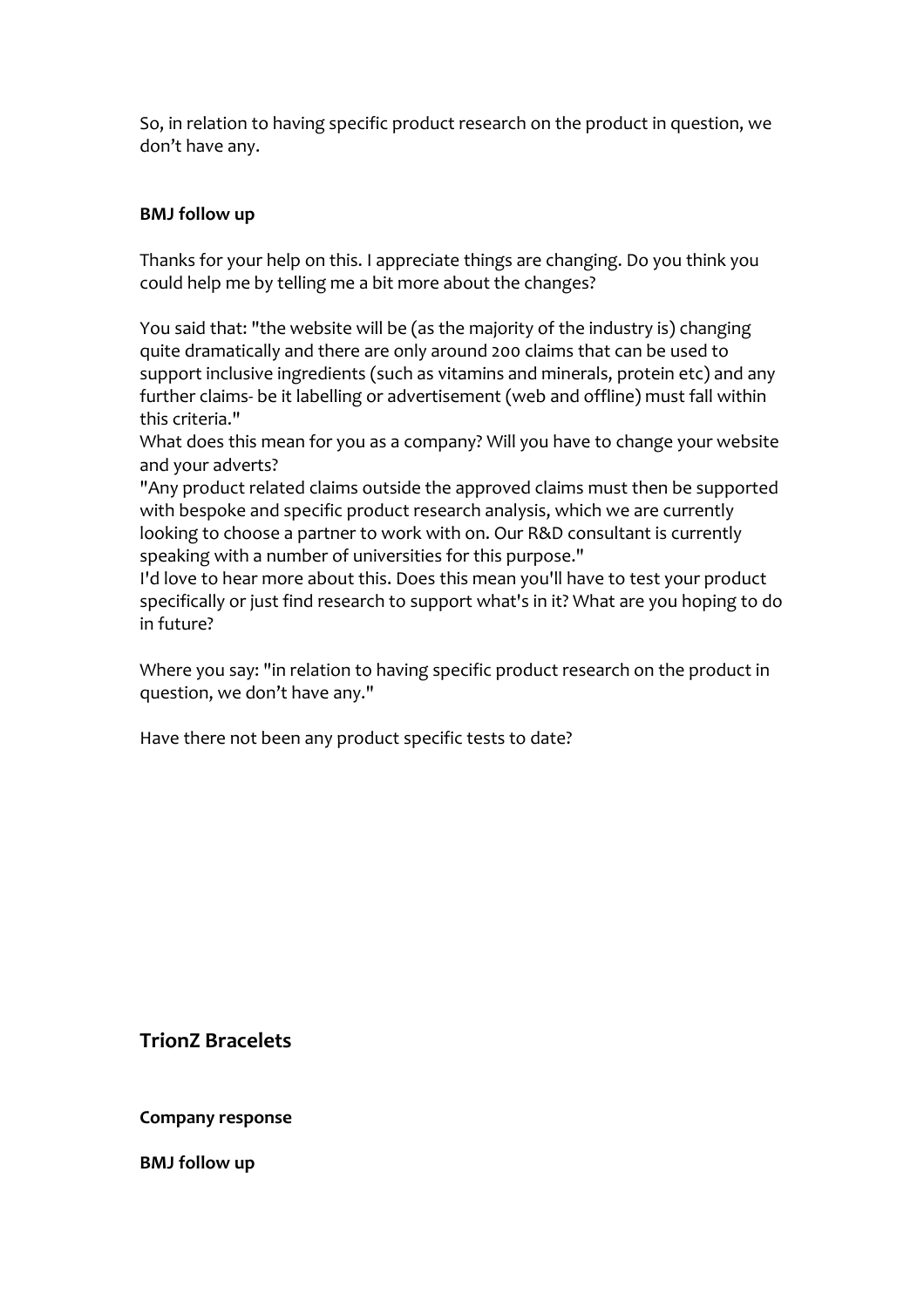#### **Company response**

I have been passed your email regarding an evidence base for claims on the website regarding effectiveness. I am assuming that you are gathering any published or grey data for a systematic review? Any data that I have found is very much in the public domain and I haven't come across any grey data at this point.

I would however be very interested in your review. When are you hoping to submit to the BMJ?

#### **BMJ follow up**

We are looking at identifying the research behind each claim that is made and assessing the scientific rigour with which it has been conducted. We are also keen to determine whether the research is on the product itself or constituents of the product.

If you have a list of any research that relates to the Trion Z bracelets then we would be keen to examine this, as well as any other information you might want to offer from your own research that might support or diminsh the claims of their effectiveness.

We have a lot of research to assess so we would appreciate any references as soon as possible, only if you have access to them of course.

**Company response**

**BMJ follow up**

**Company response**

**BMJ follow up**

<span id="page-20-0"></span>**Zero High 5**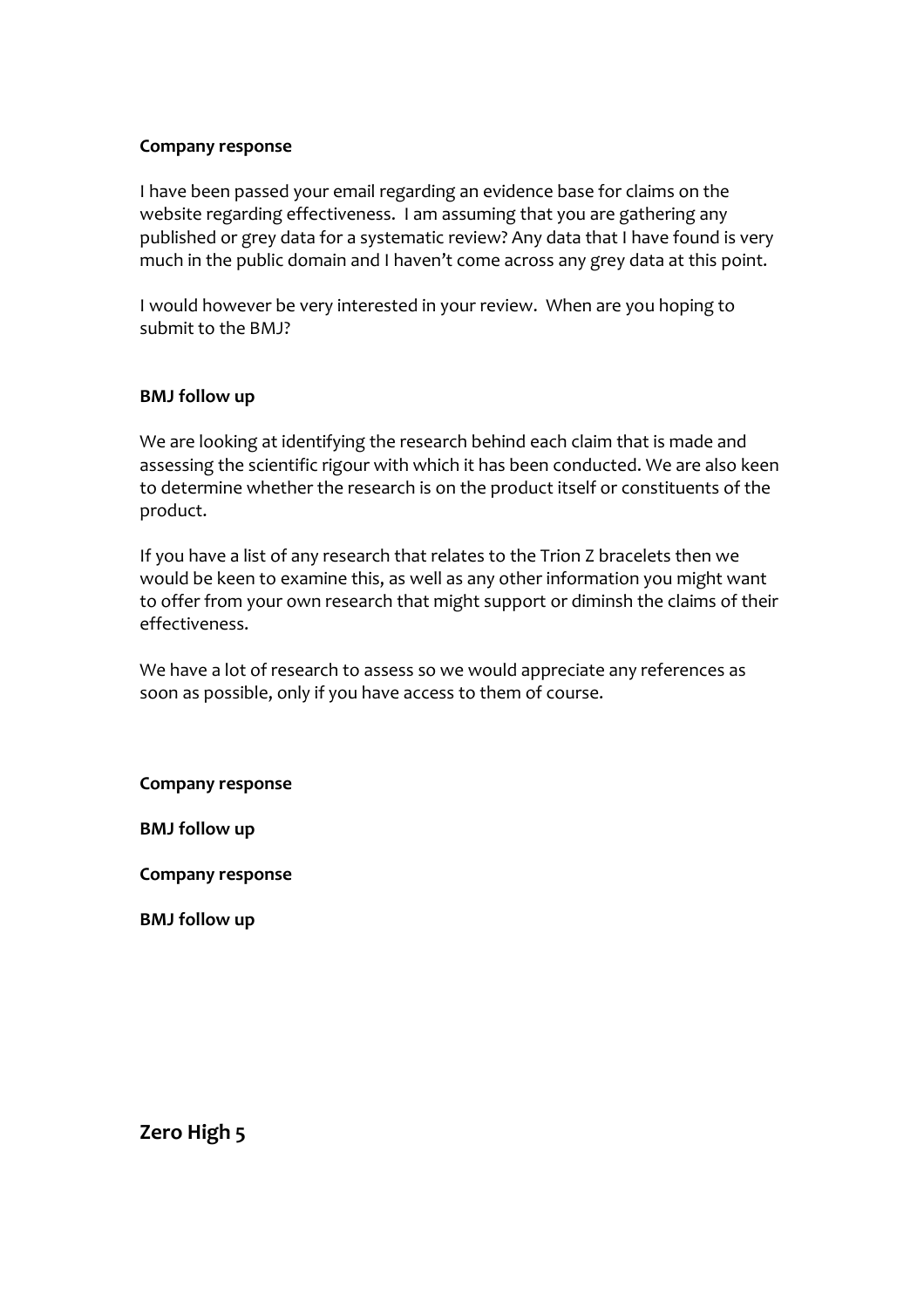#### **Company response**

Attached is the study from the original ZERO research. The study was not published. I will speak to the lead researcher in this and see if she can provide you any additional information.

#### **BMJ follow up**

Thanks for getting back to me regarding the Zero High 5 research. I wanted to ask whether you could find out why the study you sent wasn't published? Have you had any luck contacting the lead researcher, as it might be useful to ask them this question.

#### **Company response**

Sorry for not getting back to you sooner. The reason the study has not been published is because it is already well established research and the lead researcher felt that it didn't warrant publishing at the time.

## <span id="page-21-0"></span>**2XU PWX compression tights**

#### **Company response**

I very much doubt that that is anything close to a complete list of academic research on the benefits of compression, which is well documented. Regarding 2XU Compression specifically, our claims are predominantly based on the last of those articles (the one on endurance cyclists), alongside ongoing research at the Australian Institute of Sport. I have attached some documents relating to the AIS studies, how the products are tested and how we use the information from the research that may be of use to you.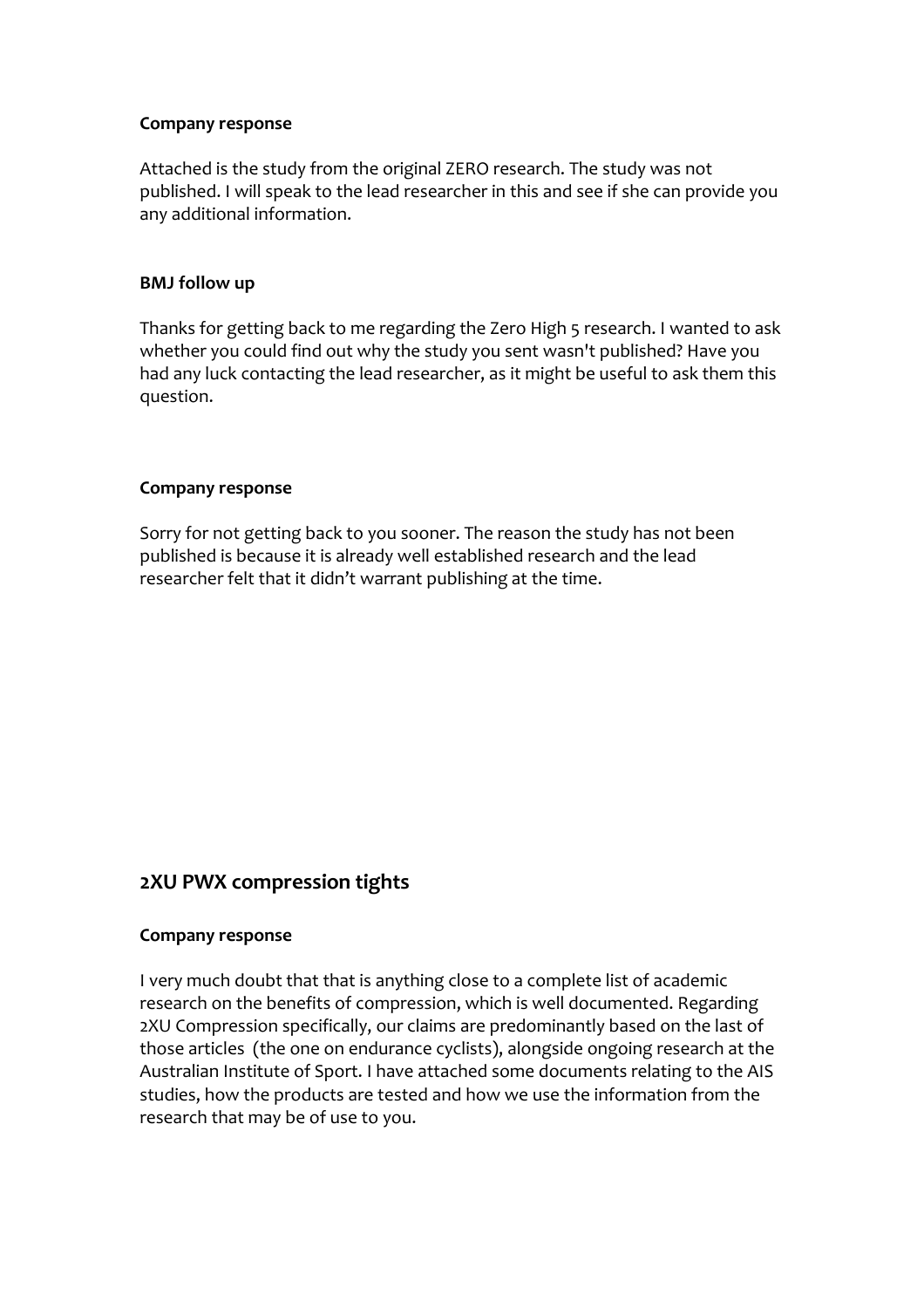What will you be doing in this article exactly? Are you testing the products, or simply evaluating the existing research?

#### **BMJ follow up**

Thanks for getting back to me with the references and studies. There is one in particular that we would like to investigate - it's page 24 of 29 of the RMITIAS presentation copy.pdf - do you know where we might be able to get hold of the paper that these results are from, or would you happen to have a copy that you could send?

#### **BMJ follow up**

Here is what is publically available. Anything else I may have to request permissions for on your behalf.

http://www.2xu.com/pwx/pwx-research.asp

## <span id="page-22-0"></span>**Gatorade G Series Pro**

#### **BMJ follow up**

I contacted you a couple of weeks ago about a piece of research the BMJ is doing into the evidence behind claims made by sports nutrition and equipment. I have not received a reply from Gatorade so far and we are starting our assessment of evidence this week.

I wanted to give you a final opportunity to add any further evidence to the claims made about Gatorade. We are specifically interested in research that either tests Gatorade itself, or at least involves testing of the constituent components at the same quantities as they are found in the sports drinks.

If you have any research that demonstrates this then please send it by tomorrow afternoon so that we may be as fair and accurate as possible in our assessment of each product's claims.

#### **Company response**

We can get you something by the end of this week,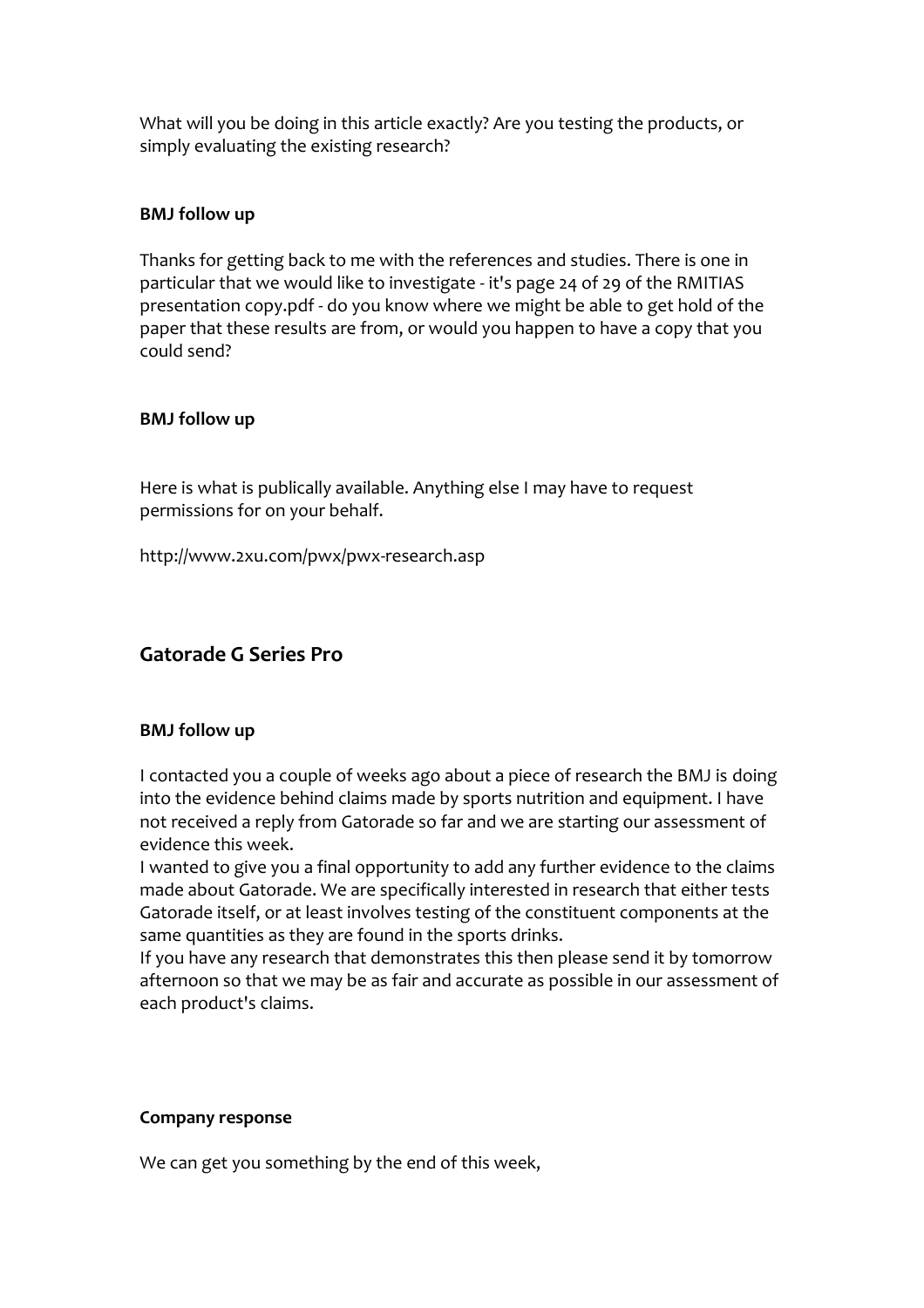## <span id="page-23-0"></span>**K-Swiss**

#### **Company response**

Is this research completely focused on training shoes or encompassing other sports equipment as well?

#### **BMJ follow up**

We are looking specifically at the K-Swiss Blade Max series training shoes.

## <span id="page-23-1"></span>**ProPeptide Advance**

#### **Company response**

More than 20 USA and other country patents bear my name as the inventor of protein manufacturing processes and also protein applications. I have helped to formulate sports nutrition products for such giants in the industry as Met Rx (the original Met Rx products), EAS, VPX, and Weider Global Nutrition to name a few. I have also helped to formulate some of the best selling Ready-to-Drink high protein shakes in the USA. I have much experience in the sports nutrition field. Your email inquiry concerned ProPeptide Advanced, so I will limit my response to ProPeptide and its sister product Pro MR. Both products contain many ingredients in common. The main idea behind development of ProPeptide and Pro MR was the protein blend. Over the years, there has existed anecdotal evidence that consumption of larger amounts of proteins is good for athletes. The types of proteins traditionally utilized in sports nutrition have always been those that supplied the highest quality of nutrition to human beings. Consequently, those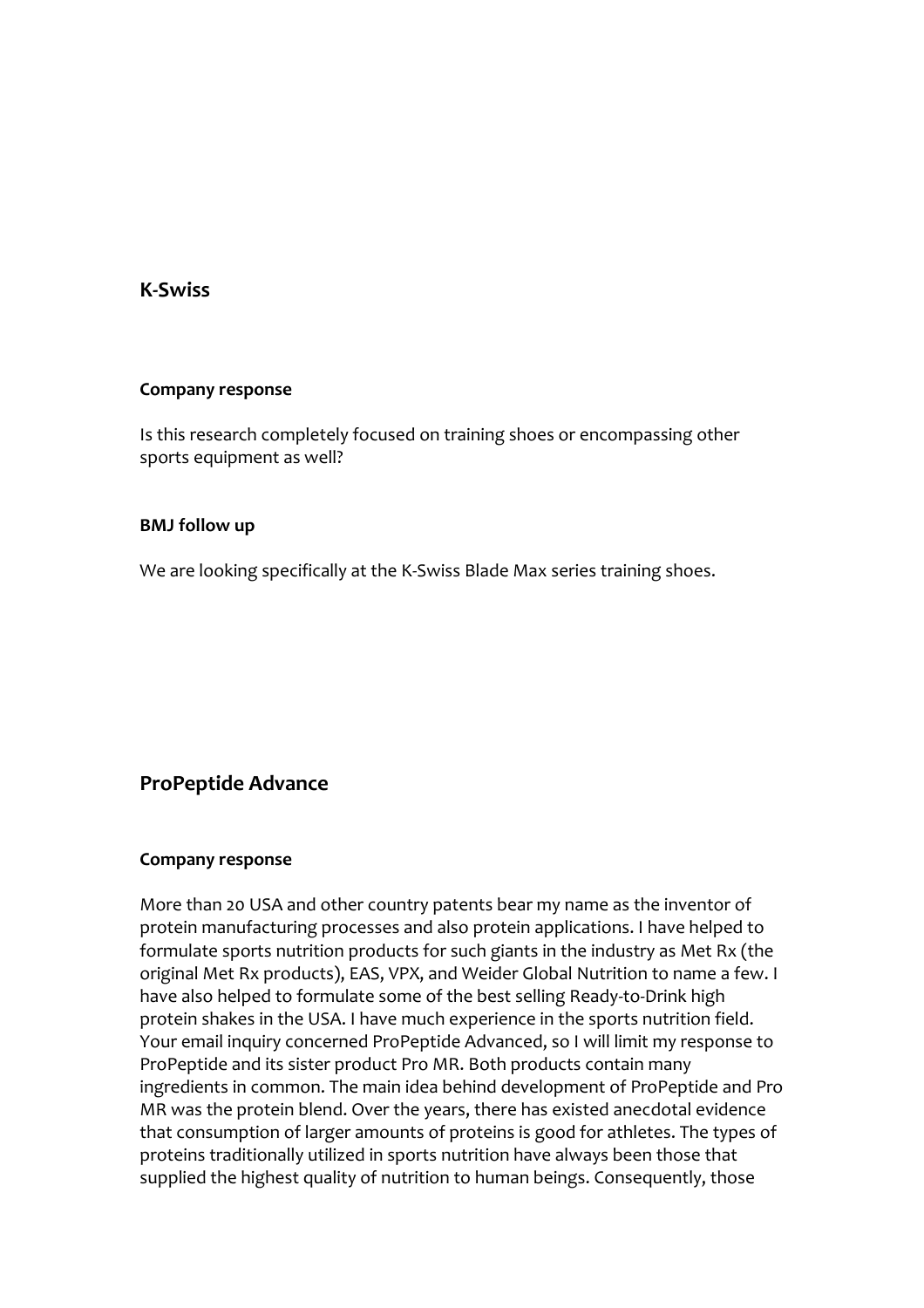proteins that displayed a high PER (Protein Efficiency Ratio) and, later, a high Biological Value, have always been prized as the best proteins for an athlete. When we were putting together the protein blend for ProPeptide and Pro MR, we wanted to include only those proteins that imparted the highest quality nutrition for athletes. Therefore we used a blend of the following proteins: Milk Protein Concentrate, Whey Protein, Egg White, and Hydrolyzed Whey Protein.

We settled on this particular mix of proteins because all are well recognized in sports nutrition as providing benefits to athletes. After deciding on a mix of proteins, we had to determine the proper ratio of the proteins. Just before ProPeptide and Pro MR were formulated, a landmark study was published in The Proceedings of the National Academy of Sciences (USA) in 1997 by Yves Boirie et. al. The study was performed at the European Center for Human Nutrition Research in Clermont, France. This study attempted to answer the question of which type of protein was more efficiently utilized by a young, athletically fit human body - a fast digesting protein (in this study, a native whey protein filtered directly from skim milk) or a slow digesting protein (casein in its native structure known as a casein micelle that was also filtered directly from skim milk). The results of the study caused a great uproar in sports nutrition. Those companies that had devoted themselves to selling only whey protein were upset because some of the study results seemed to show that casein was a more efficiently used protein by the body. Companies that sold products containing a mix of casein and whey proteins hailed the study results as proof that they had been right along. In truth, though, the results of the study showed that both fast and slow digesting proteins provide unique benefits to a young athletic body. Consumption of whey protein triggered a pronounced beginning of protein synthesis (the process by which the body creates new muscle tissue). Consumption of casein did not trigger protein synthesis as significantly as did whey protein, but did result in prolonged elevated amino acid levels in the bloodstream compared to whey protein. Without plentiful supplies of amino acids in the bloodstream, protein synthesis cannot occur. Therefore, the study pointed out the obvious ... that while whey protein strongly triggered protein synthesis, it's effect was transitory compared to casein and while casein did not trigger protein synthesis as strongly as whey protein, its effects lasted much longer and protein synthesis was able to proceed for at least 7 hours after consumption of casein.

While most people were trying to declare one protein or the other as the victor from the Boirie study, we saw the true meaning of the results. Both proteins are of great benefit to athletes. But at what ratio? For the answer to that, we had to turn again to anecdotal evidence. We looked at human maternal breast milk and the ratio of casein to whey proteins. Maternal breast milk in all mammals is species specific ... i.e., the milk for each species contains protein ratios specific for that species. Cow's milk proteins are roughly comprised of 82% casein and 18% whey proteins. Human maternal milk is roughly 50% casein and 50% whey proteins. We reasoned that the human infant is the fastest growing stage of human development. If the ratio of 50% casein and 50% whey proteins was perfect for fast growing human infants, then it would also be ideal for promoting tissue growth and repair in athletes. So, we settled on a blend of 50% casein and 50% whey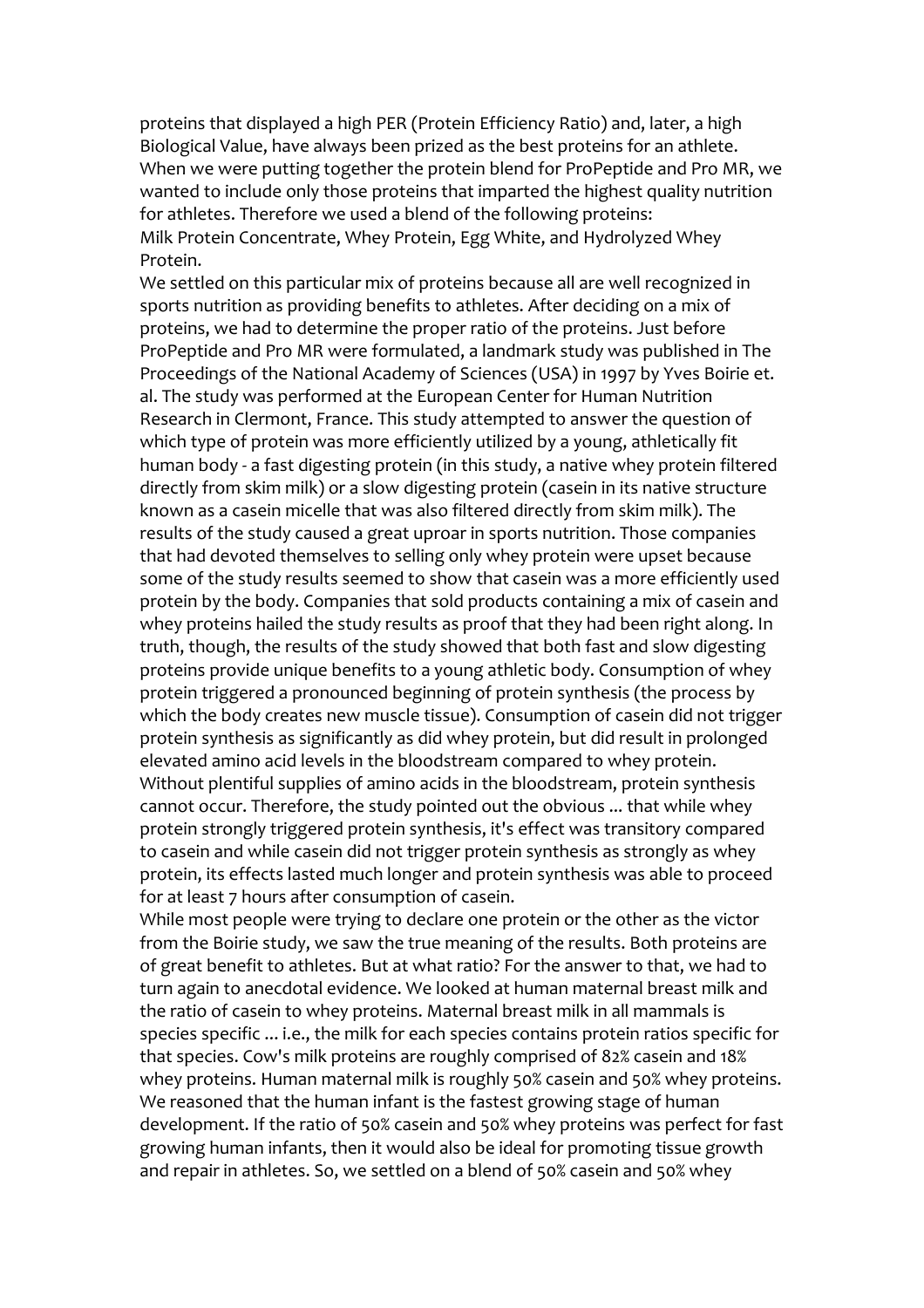proteins for the main part of the ProPeptide and Pro MR blend and added some egg white (always considered a superior protein for athletes due to its high biological value and high levels of sulfur containing amino acids) as well as a small amount of hydrolyzed whey protein (to get amino acids into the bloodstream even faster ofr a faster start to protein synthesis).

Then we had to decide on protein sources. For egg white and hydrolyzed whey protein, the choices were easy because egg white is a standard product worldwide and we were looking for a whey protein of about 20% degree of hydrolysis. For the casein source, we followed the Boirie study and decided to use only casein in its micellar form (as opposed to those products out there that also use casein or caseinates). One other finding of the Boirie study was that the prolonged, slow release of amino acids into the bloodstream from micellar casein provided a protective effect against catabolism during and after exercise. Milk Protein Concentrate is the name given to the milk protein that has been filtered straight from skim milk without addition of any chemicals to the milk or any pH adjustments. The protein resulting from the skim milk filtration process is as undenatured as one can get ... casein in its native, micelle structure and whey proteins in their native, undenatured state.

Because the milk source is bovine, the milk protein concentrate only contained 18% whey protein. In order to achieve our desired ratio of 50% whey protein and 50% casein, we had to source the ideal whey protein. That is where the Bounous and Gold paper that you referenced in your email inquiry comes into play. Gustav Bounous is a medical doctor from Montreal, Canada. He used to travel the International Dairy Federation circuit giving lectures about his medical findings for the immune supporting benefits of whey protein. To make his long story short enough for this email, Bounous noticed that some whey proteins helped his cancer and AIDS patients to recover better from treatment while others did not seem to be very effective. At a loss to understand what was going on, he approached Dr. Phil Gold at Montreal University to find out why he was experiencing a difference in whey protein benefits. Phil Gold correctly assumed that the differences were most likely due to processing variations in the whey proteins ... that some whey proteins were more chemical and/or heat denatured than others. Thus, Gold devised an experiment wherein he compared a "perfect" whey protein - made by filtering whey protein direct from skim milk with very low heat treatments - which he dubbed "Product X", to some commercially available whey proteins manufactured as a byproduct of cheese production (from New Zealand, USA, and even Europe). As a control for their experiment, they used casein ... because everyone knows that casein is not supposed to have any immune supporting properties (right? I'm being sarcastic here). The results of the study showed that Product X had a significant effect supporting the immune system while the commercially available whey proteins were not much more effective at immune support than the control casein. Over the years, whey protein purveyors worldwide have slaughtered the true meaning of the results of the Bounous and Gold study, trying to convince everyone that any whey protein will support the immune system like Phil Gold's Product X. We, however, wanted to do things right and, so, set out to find a whey protein that was low heat treated and filtered directly from skim milk. That is the whey protein with which we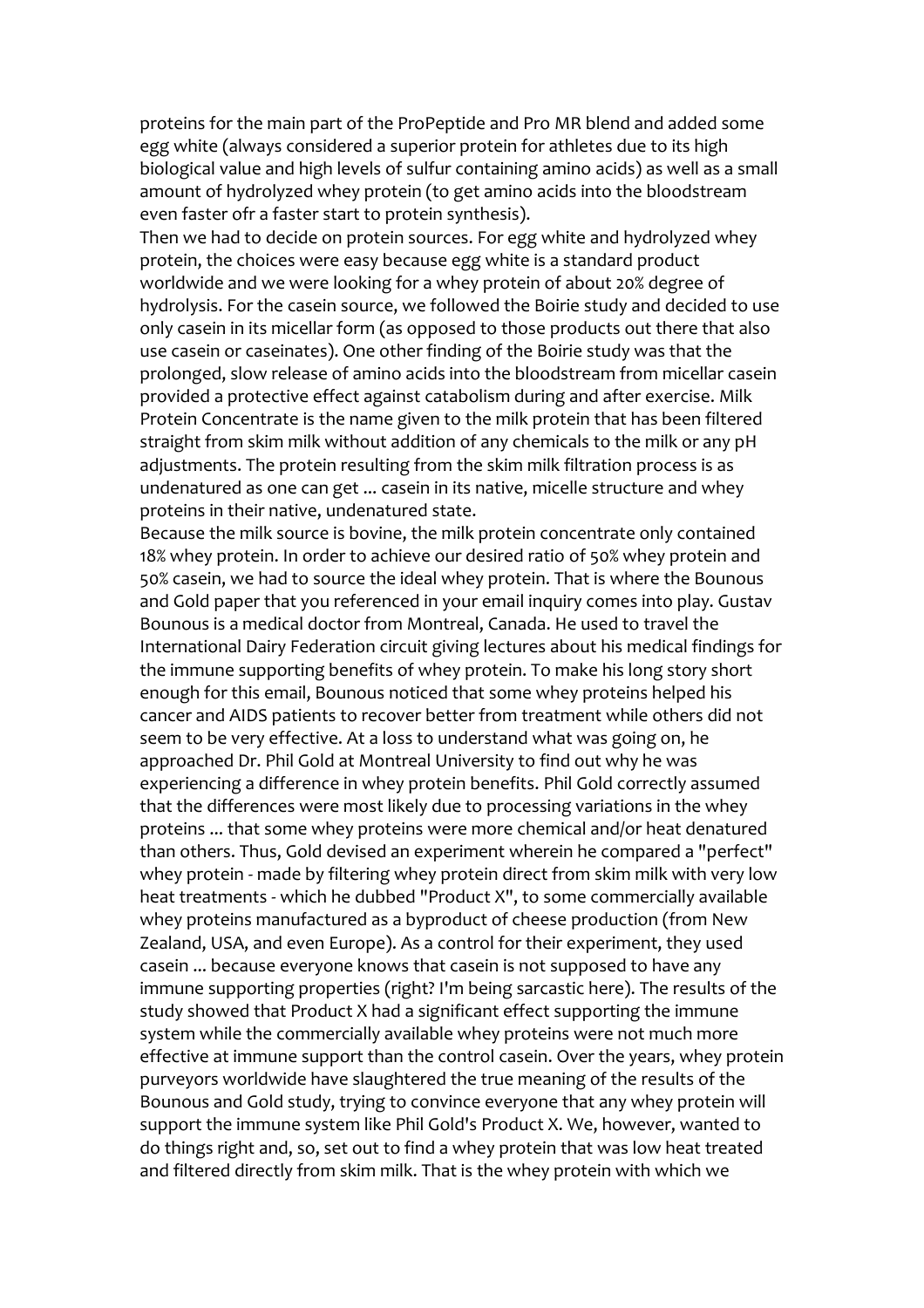formulated ProPeptide and Pro MR ... as close to Phil Gold's Product X as one can get.

Now we had our protein blend ... micellar structure casein, native, undenatured whey proteins filtered directly from skim milk, egg white and hydrolyzed whey protein. It was time to add in a few helpful ingredients. The first item we looked at was glutamine. Much has been written about the amino acid glutamine over the years. While it is a non-essential amino acid from a dietary standpoint, it is an essential amino acid in the human body ... even more essential for an athlete. It has been reported that glutamine comprises as much as 50% of the total amino acids present in the average human body. Our bodies can manufacture the amino acid glutamine from 4 or 5 other amino acids as our bodies require more glutamine. When people are under great stress (defined as people suffering from prolonged, chronic illness or hard training athletes), their bodies become depleted of glutamine. These people need to supplement their diets with additional glutamine. Published studies show that such people need a supplemental quantity of about 20 grams of glutamine per day. Then, there is the question of what form of glutamine ... L-glutamine as is commonly used in sports nutrition or peptide bonded glutamine? There are literally 100's of studies concerning efficient absorption of free amino acids versus di- and tri- peptides through the human intestinal uptake system (many of which were performed by D.B. Silk et. al.). Each of these studies concluded that di-and tri- peptides are more efficiently absorbed into the blood stream than are free amino acids, like Lglutamine, when consumed in the presence of other proteins/amino acids or even carbohydrates and fats. As confirmation of these facts, in 2003 a study published in Nutrition Journal by Preiser et. al. showed a difference in body utilization of L-Glutamine and peptide bonded glutamine. We, therefore, opted to use peptide bonded glutamine in ProPeptide and Pro MR. We add 3 to 4 grams of supplemental glutamine, in the form of peptide bonded glutamine, to every serving of ProPeptide and Pro MR.

How much protein should an athlete consume in one serving? This question stirs great debates in sports nutrition. When Met Rx was first marketed, there were nutritionists who declared that the human body wasn't capable of processing 37 grams of protein in one meal. Today, there exist sports nutrition products that exceed 60 grams of protein in one serving. We settled on our quantity of protein per serving by striving to supply only as much protein as the body can efficiently assimilate from any one meal. There have been a few studies released in the past that show that the body can only efficiently assimilate about 15 grams to 20 grams of whey protein per dose and so we set our whey protein dose at 15 grams to 20 grams per serving. Since our protein blend was to be 50% whey protein and 50% casein, we also added 15 grams to 20 grams micellar form casein per serving. Then, we added the egg white, hydrolyzed whey protein and even the protein content from the peptide bonded glutamine supplementation. That brought us to the present protein content per serving of ProPeptide and Pro MR.

We have one unique twist in ProPeptide and Pro MR ... probiotic organisms. What good does it do a body to consume large amounts of nutrients if the body cannot efficiently absorb those nutrients? Athletes, especially, have a difficult time maintaining good intestinal health. As was stated earlier, athletes are easily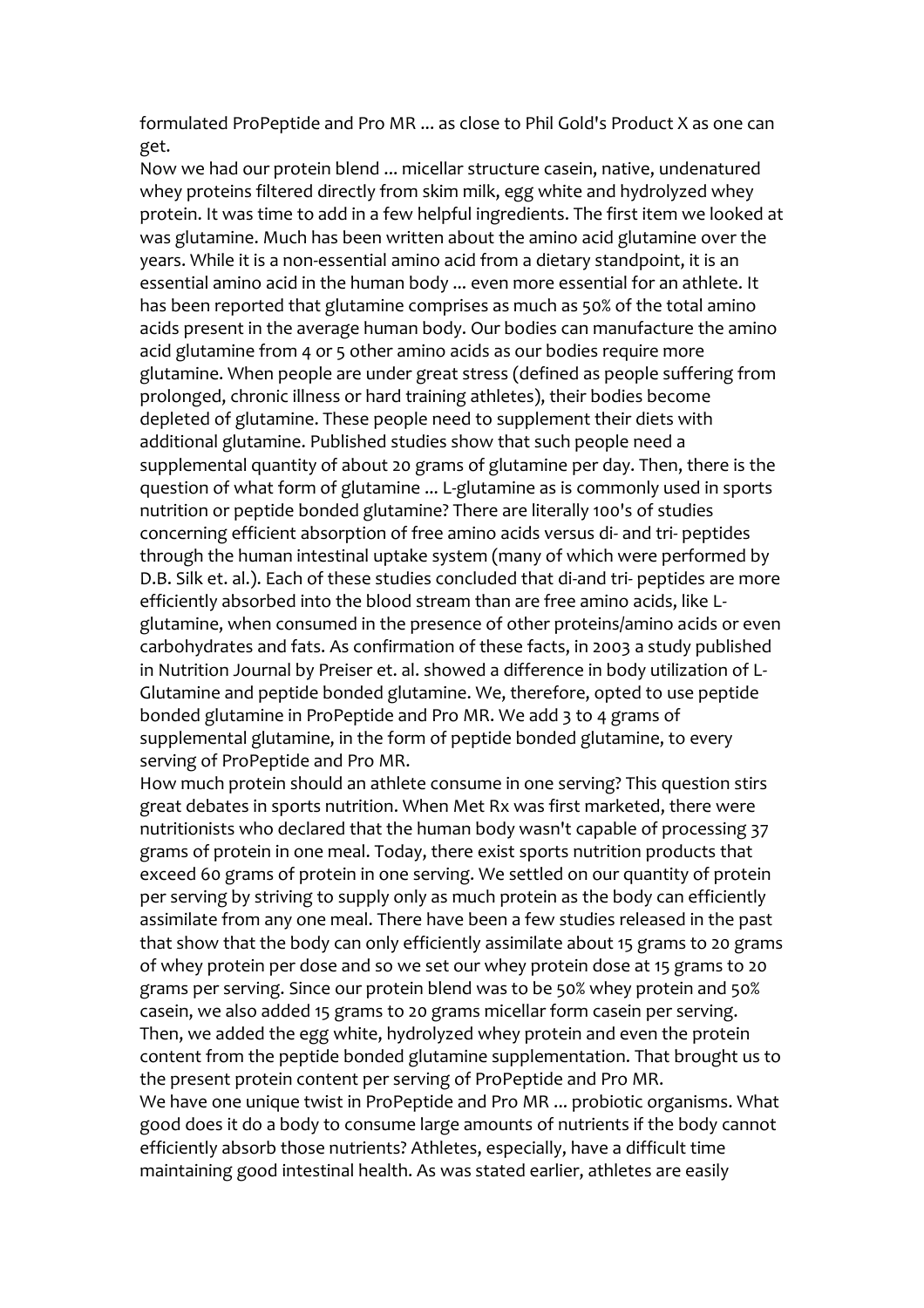depleted of glutamine because their bodies will use glutamine to restore glycogen stores after hard training and also will utilize glutamine in the energy cycle should the body run out of glucose. Glutamine plays an important role in maintaining the intestinal lining … the site of nutrient uptake system of nutrients after digestion. It is said that the human body replenishes that intestinal lining every 72 hours. Without sufficient glutamine, the body cannot replenish and restore the lining efficiently. Therefore, we decided to include some other protective mechanism for the intestine and included probiotic organisms in ProPeptide and Pro MR. The probiotic organisms provide two benefits for athletes. One is promotion of intestinal health by killing off more harmful organisms in the intestine such as yeast and mold. Two, the probiotic organisms assist in more efficient digestion and harvesting of nutrients from all foods consumed.

Other ingredients that we add, such as salt (sodium) and potassium, serve less significant functions but are still important to sports nutrition as metabolic electrolytes. A few ingredients are added to increase the appeal of the products to consumers without adding benefit to athletes. And because the powders are dusty, it is necessary to coat the powders with a fat containing product to decrease dustiness. Lecithin has always been used for such a purpose because it is considered a healthy phospholipid and we have also added medium chain triglycerides … because they are not readily utilized to manufacture stored fat in the body but are metabolized in the liver for energy and provide an energy punch of 9 Kcals per gram of energy as opposed to 4 Kcals of energy per gram of carbohydrate.

That, basically, gives you a brief description of the reasoning behind our formulating of ProPeptide and Pro MR. I realize that one would look at the length of this email and think that it isn't so brief, but … trust me … this is brief compared to what detail I could discuss about the science behind our products. I am attaching a large bibliography taken from what I have amassed over the years concerning nutritional properties of proteins and their effects on the human body.

#### **BMJ follow up**

So far we have found it difficult to find references that specifically test the two products: PropPeptide Advanced and ProPeptide Protein Supplements. Would you be able to point out any research that deals with the products rather than the components of the product? Are there any references that do this or are the products using the claims made for the individual ingredients?

#### **Company response**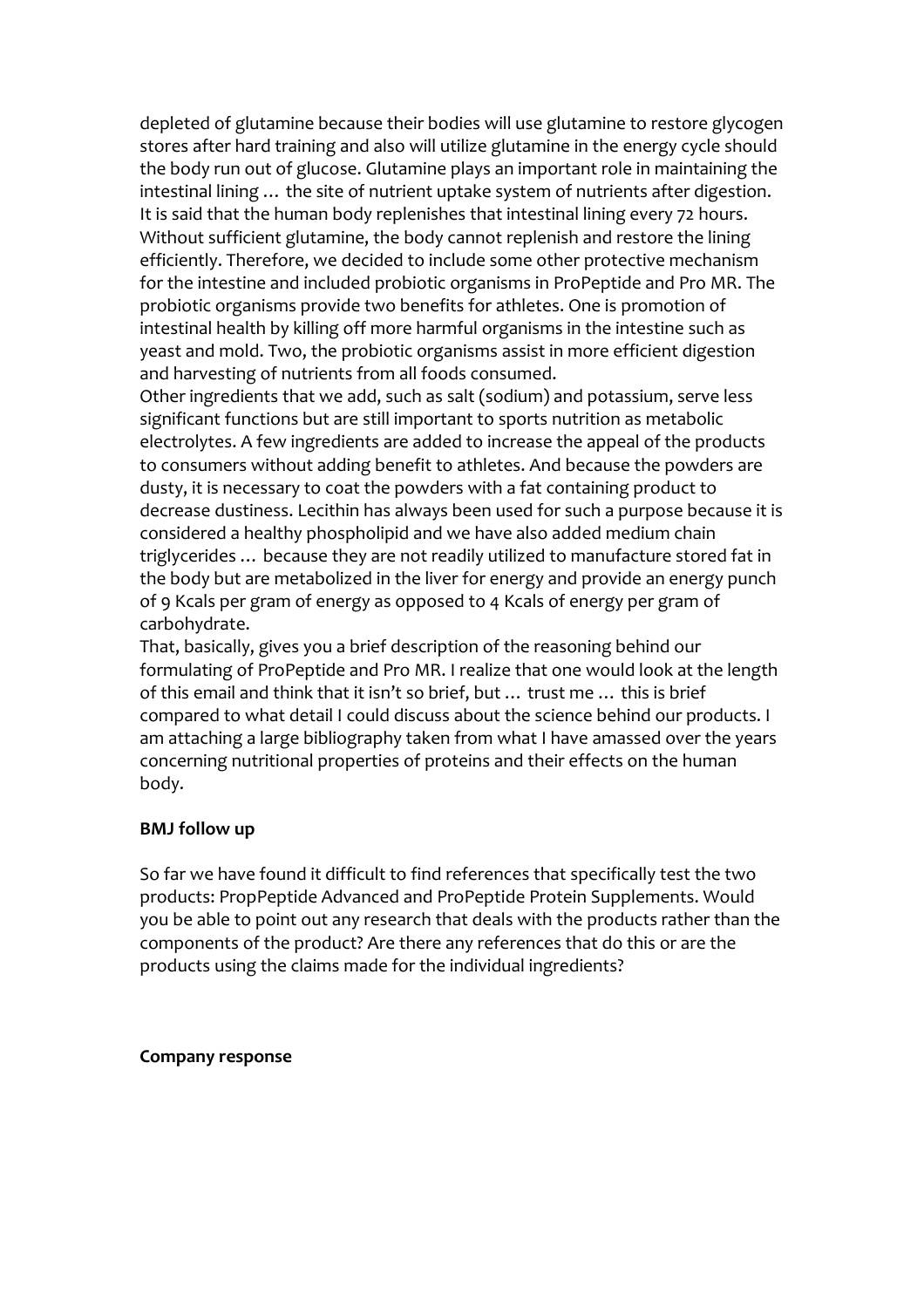You are correct in your assumption that we rely on the studies for each of the individual ingredients when putting together a formula for a product. I would always be skeptical of any studies that are run to "prove" the superiority of one brand over another ... the study would have been paid for by the marketing company, would likely be a biased study, and, at least in the USA, would not be considered valid by the US FDA. Met Rx and EAS both tried to run such studies and then model claims for their products based on study results but the FDA and the Federal Trade Commission disallowed both companies from structuring claims based on their "biased" studies ... mostly due to lack of a good control with which to compare. On the other hand, the FDA and FTC do allow claims to be made for individual components in a product as long as the studies are independently generated, double blind, pacebo controlled studies and the methodology can pass review by a standards board.

I am attaching a copy of one last study just released this month that shows the metabolic fate of consumption of a blend of micellar casein and native whey proteins produced by filtration of skim milk. The study basically upholds previous studies such as Boirie et al. from 1997. As I stated in my 1st email to you, we based our sustained release of amino acids claim on the original Boirie study ... but there have been many confirming studies run since then, such as: Tome and Bos in 2000, Dangin et al in 2001, and LaCroix et al in 2006. Because of regulations here in the USA, we do not make claims unless we have at least 3 studies to show efficacy.

As far as proving the products themselves, we have always relied on friendly athletes to "test" the products for us. Many athletes are very aware of the metabolic effects of every product they ingest. Many have been known to keep consumption/performance diaries so that they can refer to their personal data to solve problems in the future. We have relied on their feedback before launching a product. In the case of ProPeptide and Pro MR, some sports organizations have kept their own "before and after" records of athlete performance and have praised the two products ... we have tried to convince them to share their information, but they are, understandably, reluctant to do so. The world of sports is entwined with big money these days and nobody wishes to give away their "secrets" to the competition.

## <span id="page-28-0"></span>**Sports Jelly Beans**

#### **Company response**

Thank you for writing. Attached is our research which I hope you'll find interesting and relevant.n Please do not hesitate to let me know if I can be of further assistance.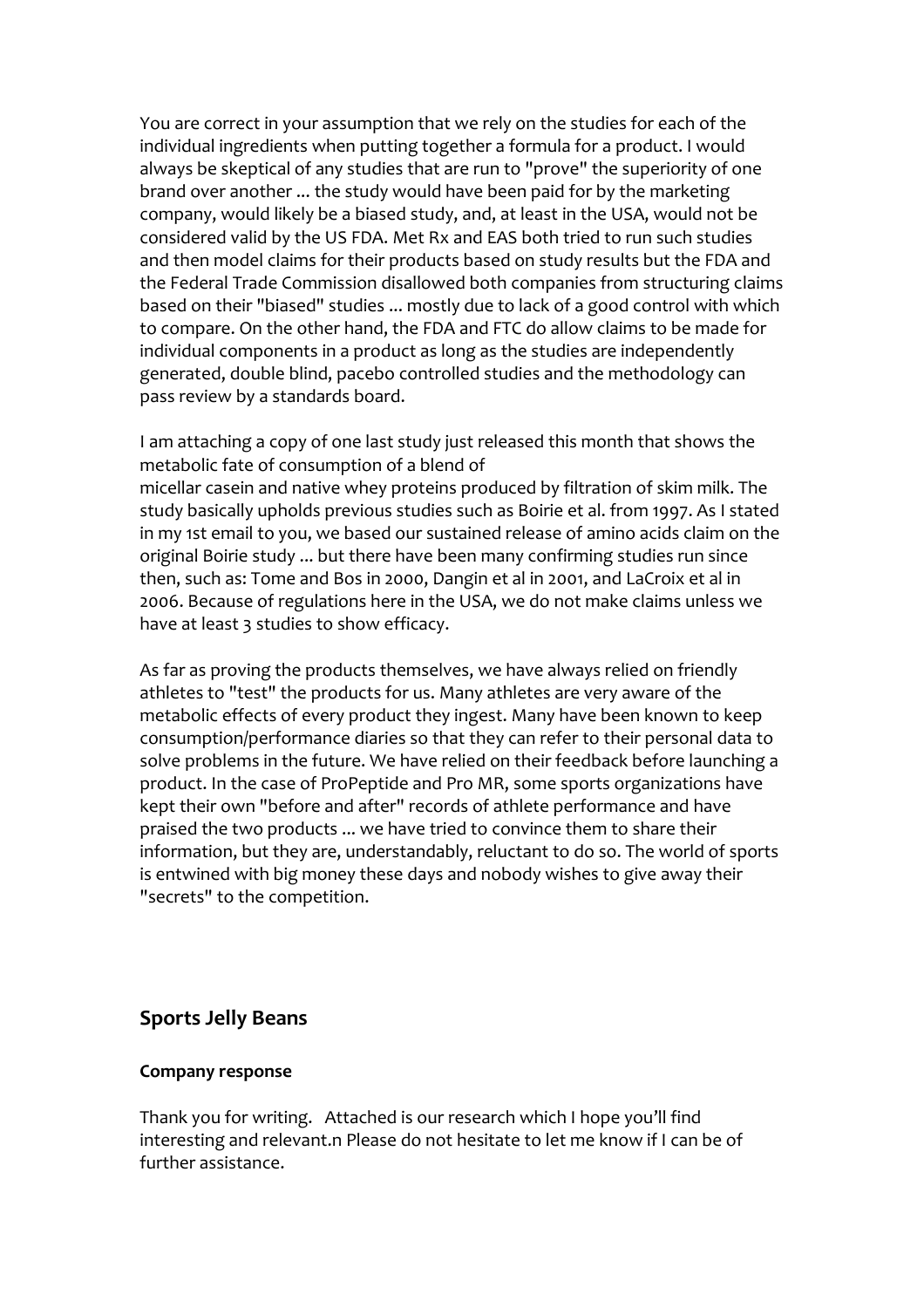## <span id="page-29-0"></span>**Asics Gel Volt 33**

#### **Company response**

As a quick answer see below:

- ASICS have our own Research and Design Centre at our Head office in Japan. This is ASICS Institute of Sport Science where we do our material testing and development, quality control, innovation and design and product testing. In order for ASICS to develop new concepts and technologies we do background research taking in to account published research, and our own research results.

The testing done in Japan if it is published is normally done so in Japanese. However some of the researchers have attended international conferences to speak about sports footwear and research. Tsuyoshi Nishiwaki and Kenta Moriyasu are two of ASICS top sports engineers in our R&D centre. We also use a lot of research gathered from Melborne University and Simon Bartold is our International Research consultant who also has some published research.

## <span id="page-29-1"></span>**Aqua Sphere Energize compression-wear**

#### **BMJ follow up**

Thank you for your help in sending over the articles relating to your products. What we are looking to compile are the studies that directly test your compression-wear, rather than the studies that discuss any benefits of compression on exercise. Do you think you could send any specific research that you have? If you don't have any, we would also be grateful if you could send any summaries relating to your products specifically.

We were also wondering what kind of methods you might have employed to check the quality of any studies. Do you think you could share that information with us?

It would be useful to have the fabric manufacturers contact details, although my assumption would be that they do not conduct any testing outside of quality control. Would this be correct?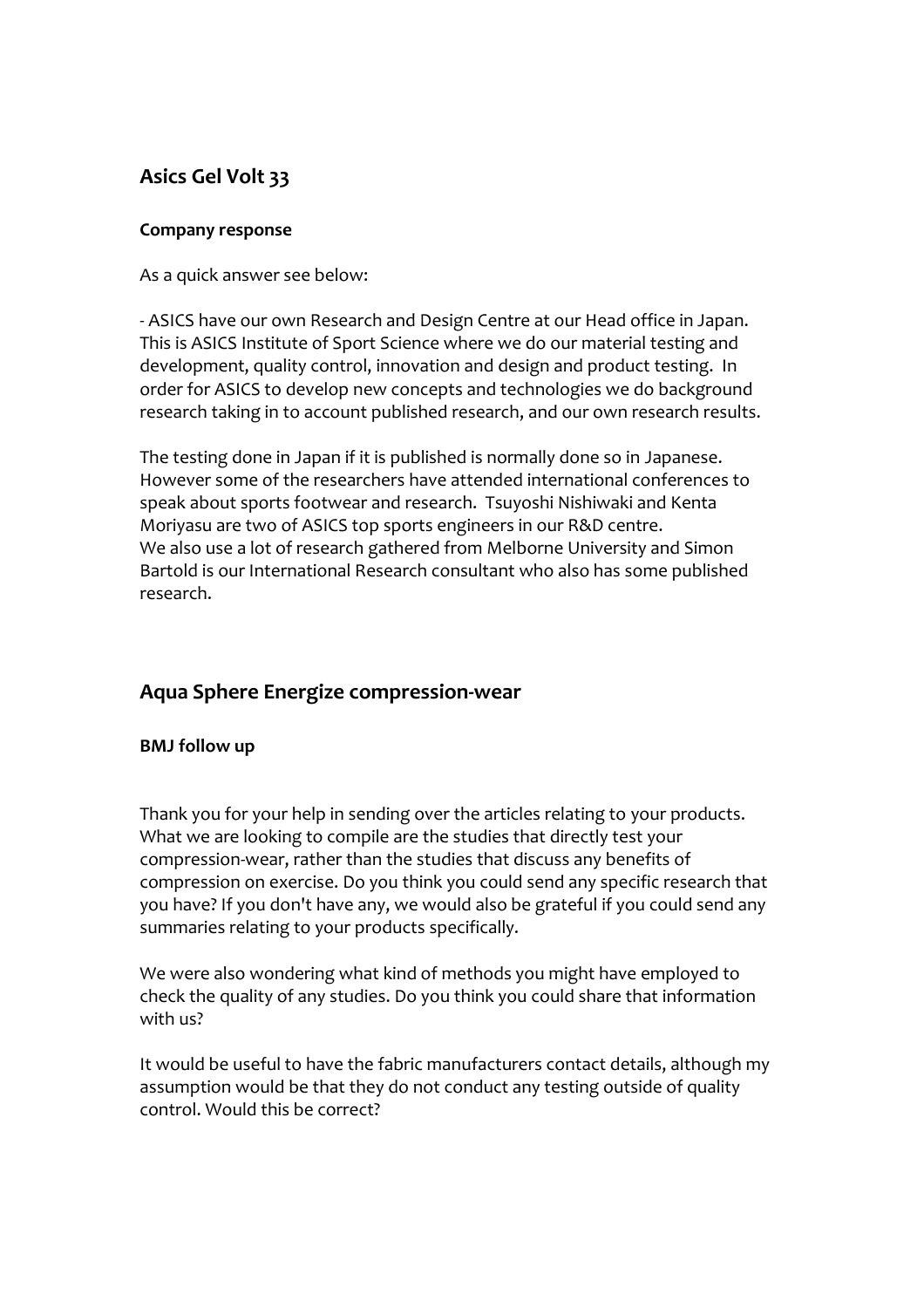## **Powerade**

#### **Company response**

Sports drinks are among the best-researched food and beverages products in the world. There is a wealth of scientific research that can be relied upon to formulate an efficacious beverage that can serve a variety of purposes. These include:

- supply of substrate (carbohydrates),
- · prevention of dehydration,
- electrolyte replacement,
- · pre-exercise hydration,
- post-exercise rehydration

The Coca-Cola Company takes its responsibilities towards efficacy and claims very seriously and we work within a strict regulatory environment to ensure that all claims we make, can be fully substantiated and bring benefits to consumers.

We would refer you to the material on our website www.poweradegb.com which we feel clearly describes the efficacy of our lead sports drink POWERADE ION4 to our consumers, although we believe that you are probably aware of this as the list of references you have sent us, appears to be taken from this source.

Whilst this represent a thorough overview of the body of science that supports the efficacy of products such as POWERADE ION4, it is important to recognise that research in the field of sports nutrition is active and developing rapidly. As such, The Coca-Cola Company works closely with eminent experts in this field to ensure that all our products are firmly grounded in science and we make only claims which can be substantiated by scientific evidence.

In addition to the references that you have cited we can add the following reference that has been published since the last update of our website and supports our product's efficacy. These studies have either been commissioned by ourselves, or sometimes have been independently conducted using our product. In any event, all have been through a thorough peer review process. In the last 2 years we have commissioned and published the following series of studies, which have been published as one paper in the official journal of the American College of Sports Medicine.

1. Watson P, van Langen F, Quigley J and Maughan RJ. Effect of Dilute CHO Beverages on Performance in Cool and Warm Environments. Med. Sci. Sports Exerc., Vol. 44, No. 2, pp. 336–343, 2012.

We would like to point out that POWERADE ION4 is an isotonic sports drink aimed at individuals taking part in intense physical exercise. It has been formulated, and is marketed, in complete accordance with Directive 2009/39/EC (recast of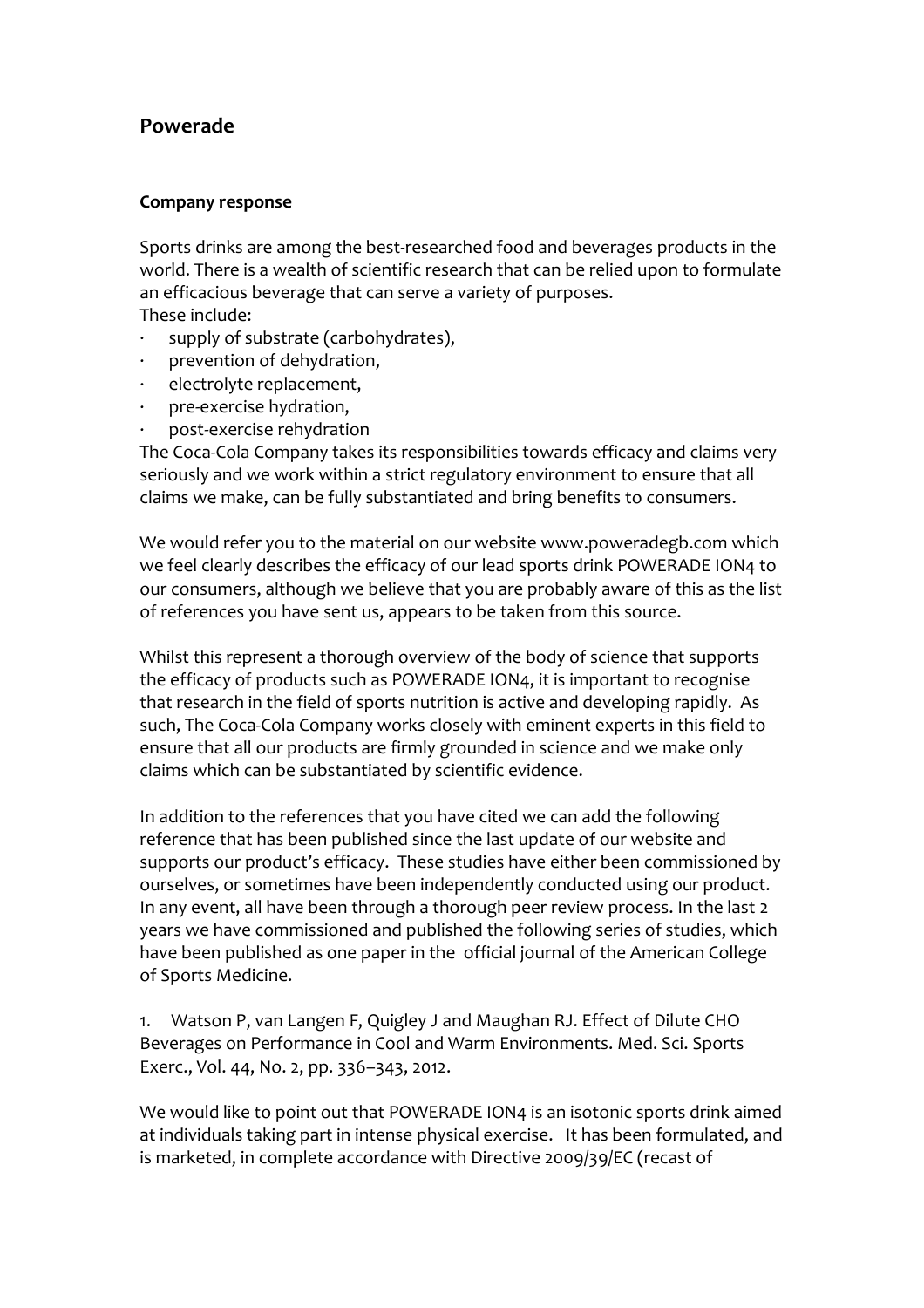Directive 89/398/EEC) relating to foodstuffs for particular nutritional uses (PARNUTS).

With regard to sports drinks, PARNUTS refers to the "Report on Composition and Specification of Food Intended to meet the Expenditure of Intense Muscular Effort, Especially Sportsmen" issued by the Scientific Committee on Food (SCF), adopted in 2000 and corrected in 2001, which was prepared at the request of the European Commission. The SCF report is the most authoritative analysis of the role and benefits of sports drinks and sets out guidelines on the composition and specification of foods and beverages intended to meet the expenditure of intense muscular effort and in particular to allow for efficient hydration. Our product has been formulated in strict compliance with these guidelines.

In addition, more recently the European Food Safety Authority has published the scientific opinion on the substantiation of claims in relation to carbohydrateelectrolyte solutions, more commonly known as sports drinks. This opinion addresses the scientific substantiation of health claims in relation to carbohydrate-electrolyte solutions and reduction in rated perceived exertion/effort during exercise, enhancement of water absorption during exercise, and maintenance of endurance performance. The scientific substantiation is based on the information provided by the Member States in the consolidated list of Article 13 health claims and references that EFSA has received from Member States or directly from stakeholders. See attachment.

As an example, in evaluating the substantiation of the efficacy of an isotonic sports drink such as POWERADE ION 4 it is essential to bear in mind that such a beverage is intended for use by a person who, as a result of engaging in sustained, high intensity exercise, has lost substantial quantities of water and minerals (electrolytes) through perspiration. A substantial body of scientific evidence, taken as a whole, establishes that for such a person, drinking an isotonic sports drink that contains not only water, but also appropriate quantities of sodium and carbohydrates, will result in his/her consuming a higher volume of fluid, and retaining it better, than if he/she drank plain water alone. In other words, under such circumstances an appropriately formulated isotonic sports drink, such as POWERADE ION4, "hydrates better than water."

The extract from the website that demonstrates our scientific basis, is as follows:

When you're exercising hard and desperately need a drink, it's natural to head for the nearest bottle of water. But although it'll quench your thirst, it isn't always the best way to rehydrate your body during or after exercise. Here's why:

· Water doesn't have adequate minerals and carbohydrates. 4,7,9,10-16, 19-20, 26

Water shuts down the thirst receptors prematurely, before you've replaced the fluid your body has lost through sweat. 1,3,9,12,20,21

· Water doesn't have flavour. 1-3,21,25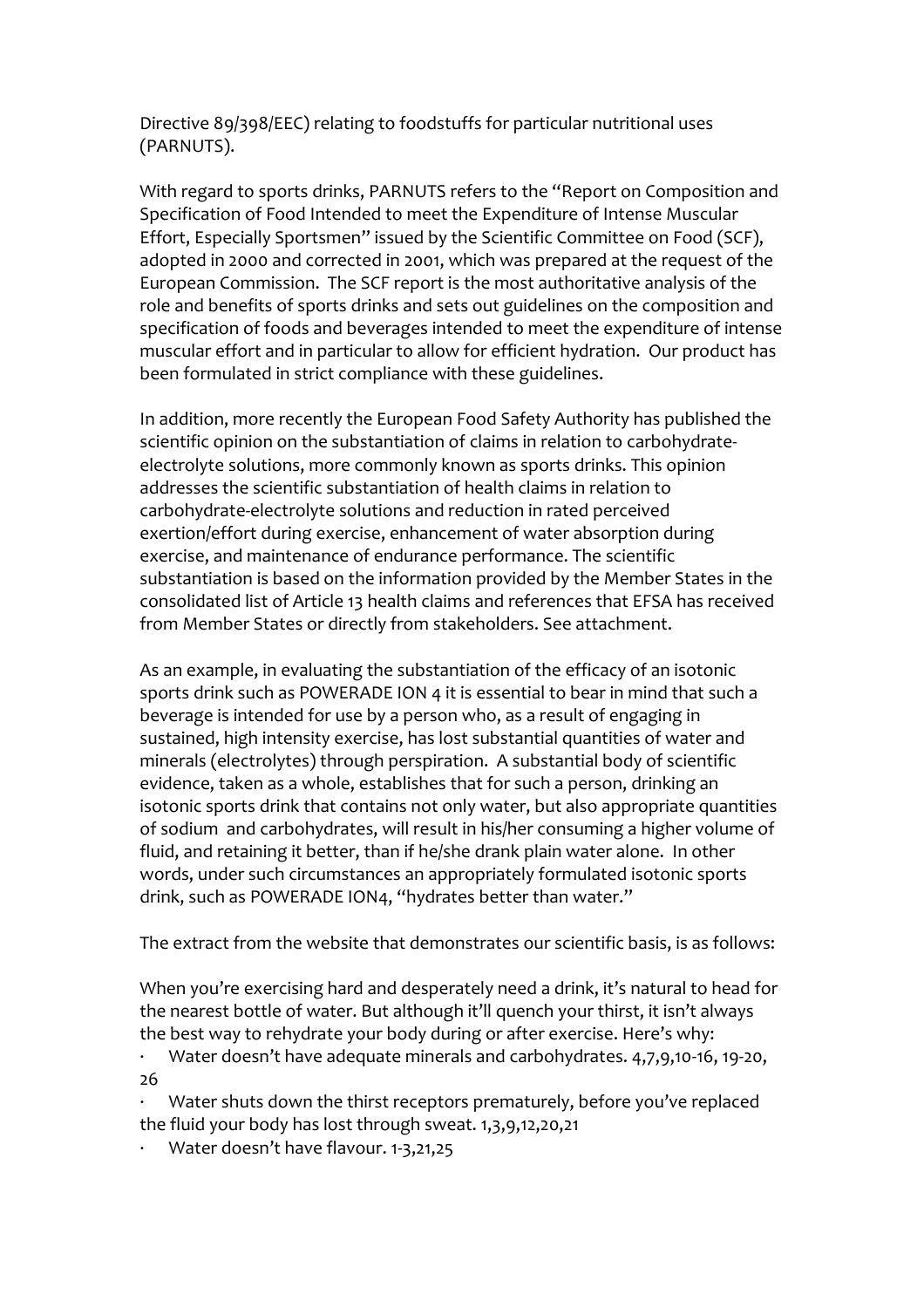· Water doesn't have the performance benefits of a sports drink. 5,6,8,12-16,20-

25

Therefore, sports drinks have the advantage of containing sodium which helps your body retain and use the fluid you've drunk more effectively, as well as carbohydrates to help recover muscle fuel stores.

Sports drinks are specially formulated to replenish both fuel and mineral needs to help you sustain physical and mental performances at your best.

We would direct you to the website http://www.poweradegb.com/hydration-andperformance/hydration/water-is-not-enough to view this information (including the references cited) and the sports context in which it is presented.

Finally I would add that we have a European Scientific Advisory Board on Sports Science and Nutrition composed of academics and practical experts in the field, and this Board advices us on all aspects of sports science and nutrition which may or may not be in the public domain at that time, but it is always our intent to publish any research outcomes in support of our products.

#### **BMJ follow up**

Thank you for you help in sending over the references for Powerade. As you can imagine, asking a library to collate all the papers we have received will take quite some time. I imagine you have PDFs of all of these as a dossier already: if that is the case then would you be able to send them over? If you don't have them, we would also be grateful if you could include any summaries.

We were also wondering what kind of methods you have employed to check the quality of the studies. Do you think you could share that information with us?

And lastly, do you think you could tell us which of these studies actually uses the Powerade drinks? If none of them do, which studies use the active ingredient in the same doses as contained within Powerade? We would be grateful for some guidance on this.

#### **Company response**

As promised here is some additional information that I think will help you.

As I explained in our discussion, as sports drinks are classified as foods, the regulations that govern foods are in play here rather than ones that govern other materials. As such there is no need to conduct clinical trials, as the SCF report that we talked about, has set compositional standards for drinks such as Powerade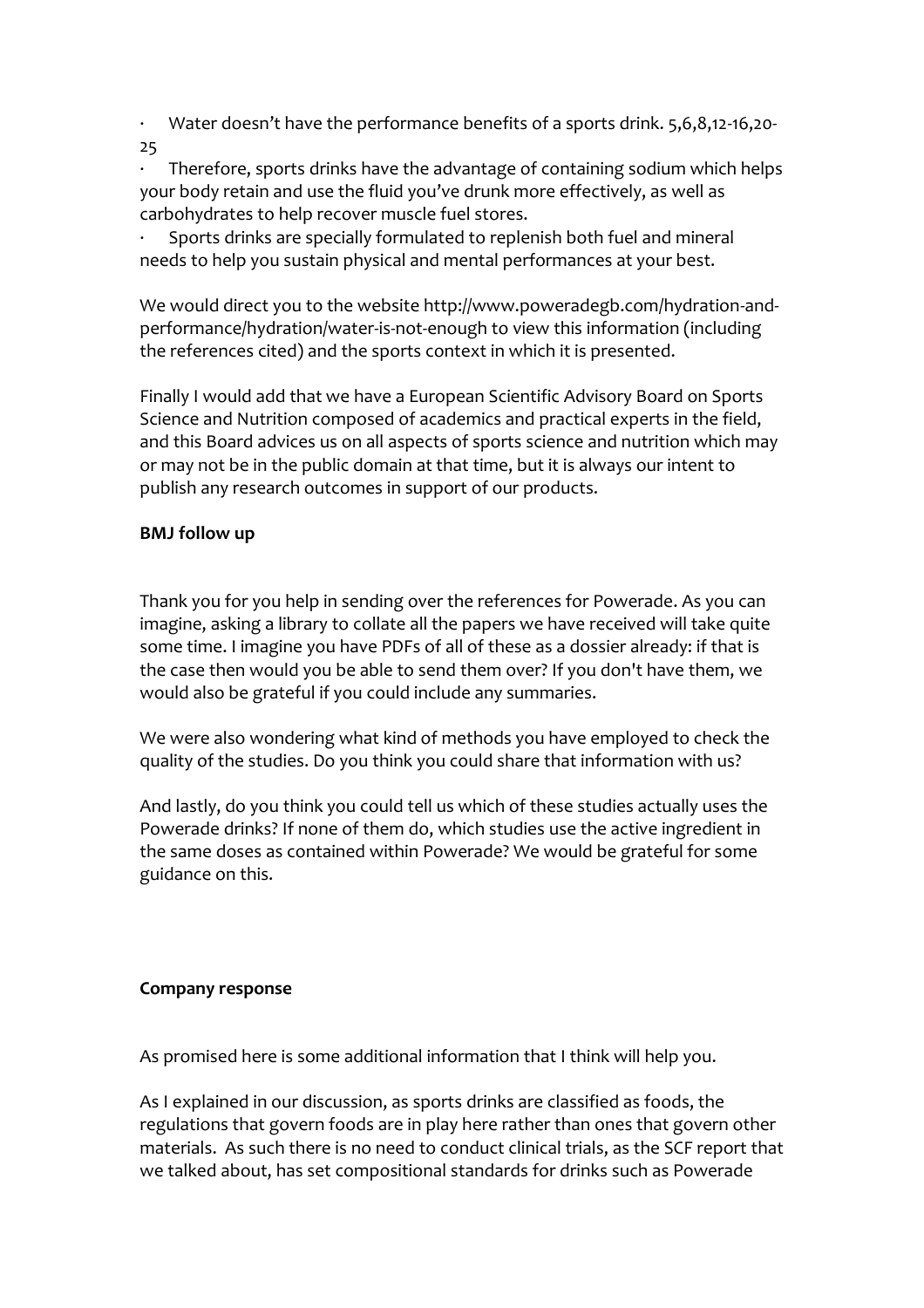ION4. The findings of the SCF were then further evaluated by EFSA (European Food Safety Authority) who are the competent authority to scientifically substantiate evidence and indeed claims. In our conversation we talked about the scientific evaluation of the evidence. In it is our view that having been reviewed by both SCF and EFSA, the body of evidence has been assessed as scientifically robust by the highest possible authority.

I have previously sent you the EFSA review but I now include pertinent extracts from both the SCF report and the EFSA review. Plus I attach the full SCF report as promised.

Extracts from the EU Scientific Committee for Foods (SCF) - Report of the Scientific Committee on Food on composition and specification of food intended to meet the expenditure of intense muscular effort especially for sportsmen (SCF/NUT/SPORT/5 Final 2001).

Council Directive 89/398/EEC on foodstuffs intended for particular nutritional uses, as amended by Council Directive 1999/41/EC, foresees the adoption, by the Commission, of a specific directive on foodstuffs for particular nutritional uses intended to meet the expenditure of intense muscular effort and especially for sportsmen. In order to prepare this specific directive the Commission asked the Scientific Committee for Food (SCF) for advice on the nature, the essential composition where necessary, and any other specific requirements concerning the labelling and the appropriate use of such foodstuffs. The Committee reviewed the scientific literature in the area of sport nutrition as well as a number of consensus reports that were prepared by various sport organisations and came to the conclusion that the concept of a well-balanced diet is the basic nutritional requirement for athletes. Nevertheless, taking the aspects of intense muscular exercise in consideration such as intensity, duration and frequency as well as specific constraints like time and convenience, individuals can benefit from particular foods or food ingredients beyond the recommended dietary guidelines for the general population. As the increased energy need of these individuals is the most apparent difference, the food intake is higher. This can lead to differences in food choice and eating pattern as well as gastro-intestinal distress. Specially adapted nutritious foods or fluids may help to solve specific problems so that an optimal nutritional balance can be reached. These beneficial effects are not only limited to athletes who are taking regular intense prolonged muscular exercise, but are also intended for other target groups, for example for occupational jobs with hard physical work or with extreme environmental conditions, as well as for individuals with irregular physical high intensity or fatiguing leisure time activities. In relation to these general considerations, four food categories have been identified, reviewed and where applicable, essential requirements were formulated.

Carbohydrate-electrolyte solutions (C.E.S.):

The two factors that have been considered to contribute most to the onset of fatigue in exercise are the depletion of the body's carbohydrate reserve and the onset of dehydration, as a consequence of the loss of water and electrolytes in sweat. Compared to water as a control drink, a substantial body of scientific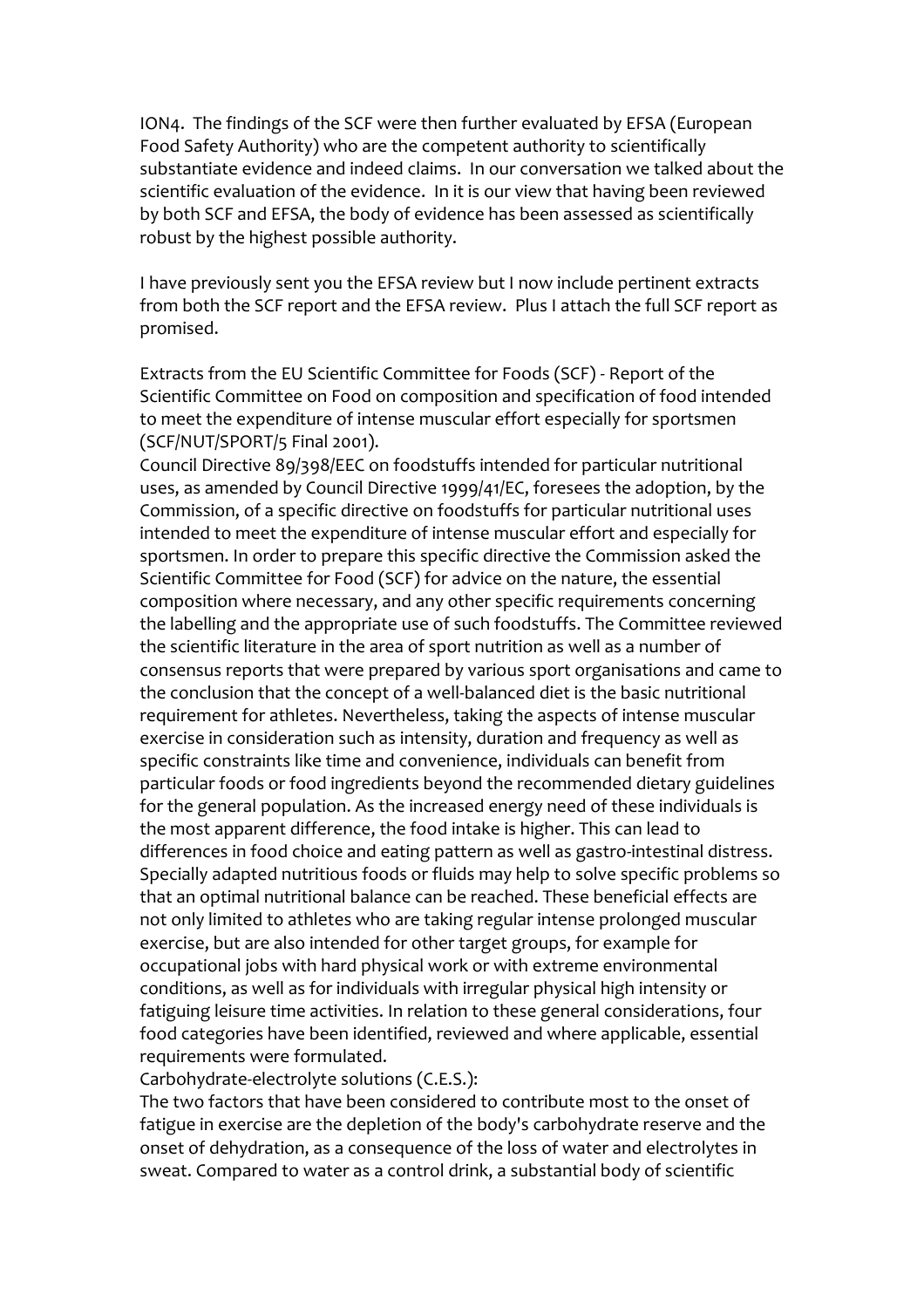evidence supports the suggestion that during prolonged exercise drinks containing carbohydrates and electrolytes, in particular sodium, improve the performance.

The optimum carbohydrate concentration in the drink depends on a number of factors, among others the need for water (hot/cold conditions) and the intensity and type of exercise (gastrointestinal absorptive capacity, osmolality (rate of gastric emptying as well as water absorption in the small intestine), type of carbohydrate simple vs. polymers). Therefore a range from 80-350 kcal (335 - 1470 kJ) CHO/1000ml CES drink is advised. The only electrolyte added to drinks consumed during exercise that is known to confer physiological benefit is sodium. A sodium concentration of 20-50 mmol/l (460 - 1150 mg/l) will stimulate carbohydrate and water uptake maximally in the small intestine and will help to maintain extracellular fluid volume. End of extract from the SCF report

EXTRACT FROM EFSA OPINION

These guidelines have been taken into account and in effect by the EFSA Scientific Opinion on the substantiation of health claims related to carbohydrateelectrolyte solutions and reduction in rated perceived exertion/effort during exercise (ID 460, 466, 467, 468), enhancement of water absorption during exercise (ID 314, 315, 316, 317, 319, 322, 325, 332, 408, 465, 473, 1168, 1574, 1593, 1618, 4302, 4309), and maintenance of endurance performance (ID 466, 469) pursuant to Article 13(1) of Regulation (EC) No 1924/20061.

Following a request from the European Commission, the Panel on Dietetic Products, Nutrition and Allergies was asked to provide a scientific opinion on a list of health claims pursuant to Article 13 of Regulation (EC) No 1924/2006. This opinion addresses the scientific substantiation of health claims in relation to carbohydrate-electrolyte solutions and reduction in rated perceived exertion/effort during exercise, enhancement of water absorption during exercise, and maintenance of endurance performance. The scientific substantiation is based on the information provided by the Member States in the consolidated list of Article 13 health claims and references that EFSA has received from Member States or directly from stakeholders.

The food which is the subject of the health claims is carbohydrate-electrolyte solutions. The Panel considers that carbohydrate-electrolyte solutions are sufficiently characterised in relation to the claimed effects.

#### Ø Enhancement of water absorption during exercise

The claimed effects are "water and electrolyte balance", "rehydration", "nutrient absorption", "hydration", "better/faster fluid delivery with a combination of carbohydrates than with glucose alone", "electrolyte balance/rehydration", "potassium/water/electrolyte-balance; diuretic", "ergogenic role in sports and exercise", and "contains essential electrolytes for better recovery". The target population is assumed to be active individuals performing endurance exercise.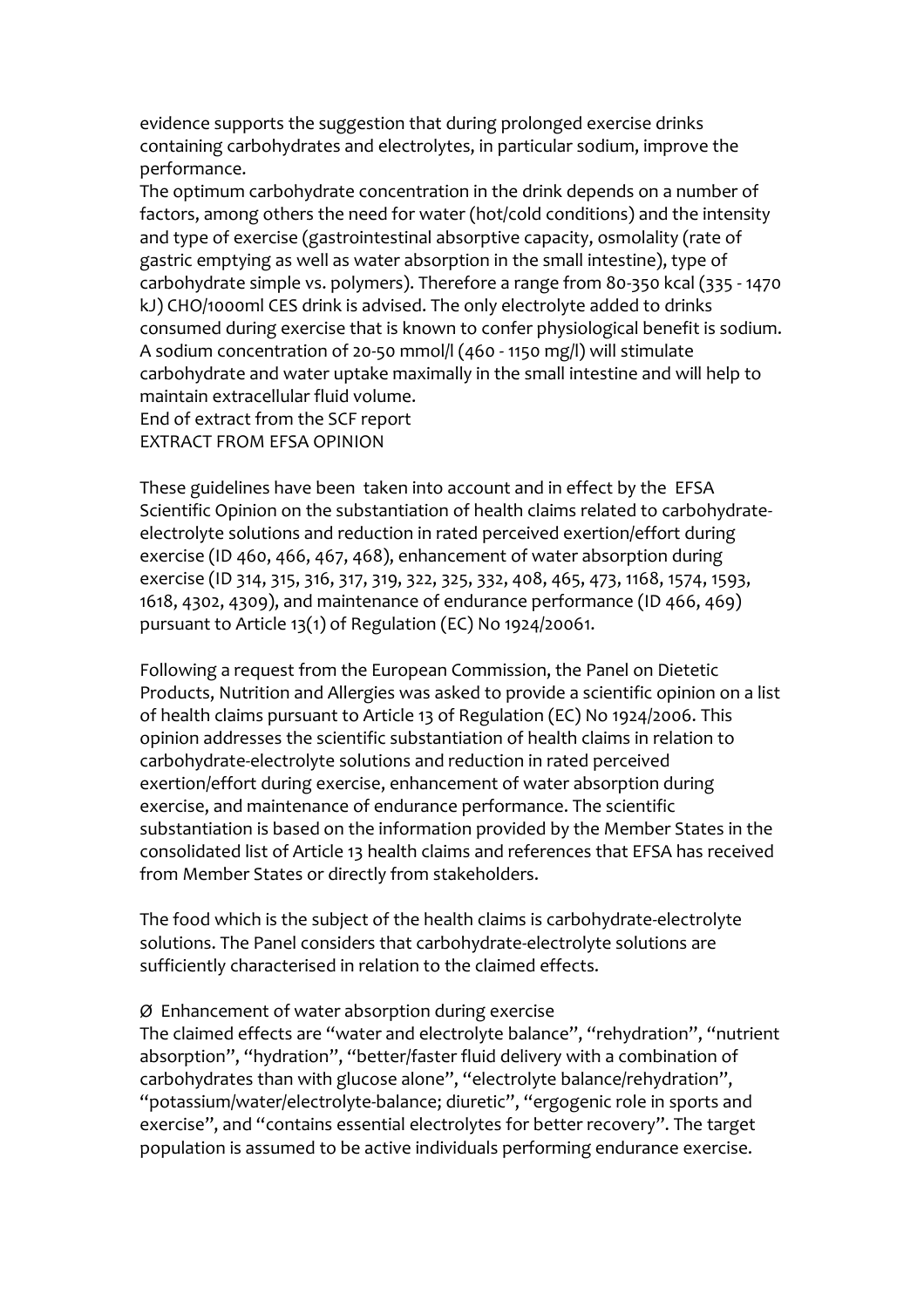The Panel considers that an enhancement of water absorption during exercise may be a beneficial physiological effect.

The evidence provided by consensus opinions/reports from authoritative bodies shows that glucose electrolyte solutions with an osmolality which is isotonic or slightly hypotonic with respect to plasma (i.e. 200-330 mOsm/kg water) maximise the rate of water uptake.

The Panel concludes that a cause and effect relationship has been established between the consumption of carbohydrate-electrolyte solutions and an enhancement of water absorption during exercise.

The Panel considers that in order to bear the claim a carbohydrate-electrolyte solution should contain 80-350 kcal/L from carbohydrates, and at least 75 % of the energy should be derived from carbohydrates which induce a high glycaemic response, such as glucose, glucose polymers and sucrose.

In addition, these beverages should contain between 20 mmol/L (460 mg/L) and 50 mmol/L (1,150 mg/L) of sodium, and have an osmolality between 200-330 mOsm/kg water.

The target population is active individuals performing endurance exercise.

Ø Maintenance of endurance performance

The claimed effects are "endurance; increased endurance capacity; increased endurance performance; delayed fatigue" and "endurance in heat". The target population is assumed to be active individuals performing endurance exercise. The Panel considers that maintenance of endurance performance is a beneficial physiological effect.

The evidence provided by consensus opinions/reports from authoritative bodies shows that there is good consensus on the role of beverages containing carbohydrates and electrolytes (in particular sodium) in maintaining performance during prolonged endurance exercise, relative to plain water.

The Panel concludes that a cause and effect relationship has been established between the consumption of carbohydrate-electrolyte solutions and maintenance of endurance performance.

The Panel considers that in order to bear the claim a carbohydrate-electrolyte solution should contain 80-350 kcal/L from carbohydrates, and at least 75 % of the energy should be derived from carbohydrates which induce a high glycaemic response, such as glucose, glucose polymers and sucrose.

In addition, these beverages should contain between 20 mmol/L (460 mg/L) and 50 mmol/L (1,150 mg/L) of sodium, and have an osmolality between 200-330 mOsm/kg water.

The target population is active individuals performing endurance exercise.

END OF EXTRACT